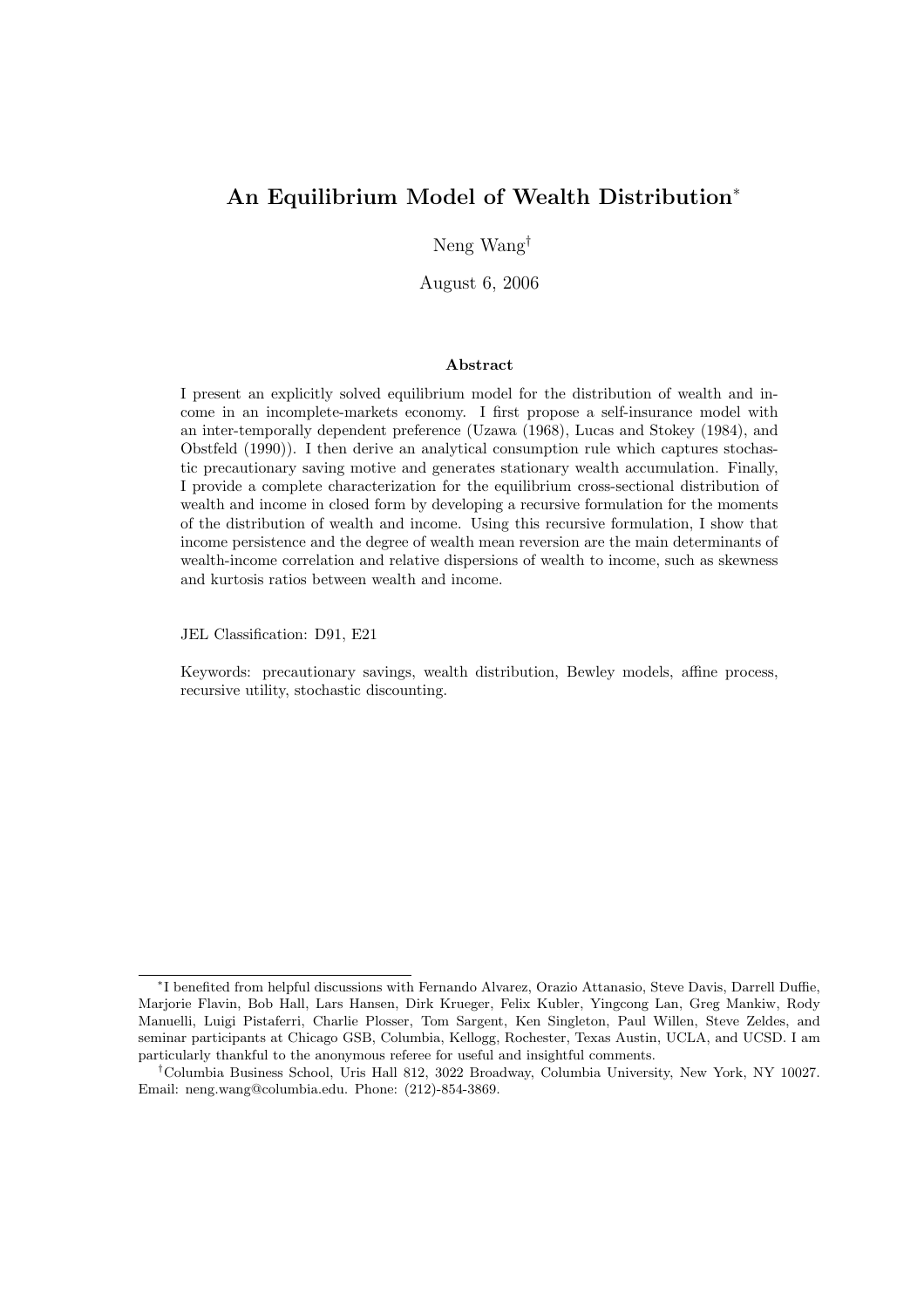### 1 Introduction

Empirically, labor income and financial wealth are cross-sectionally positively skewed and fattailed. Furthermore, wealth is even more skewed and fat-tailed than income. For example, the 1992 Survey of Consumer Finance reports that the top one percent of U.S. households make 15% of total income, but hold 30% of total wealth. Building on Bewley (1986), Aiyagari (1994) and Huggett (1993) provide a framework to analyze the cross-sectional wealth distribution in an equilibrium setting, based on agents' intertemporal optimal consumption-saving decisions. These incomplete-markets models, often referred to as Bewley models, have a large number of ex ante identical, but ex post heterogeneous infinitely-lived agents who trade a single risk-free asset to partially smooth their consumption over time against stochastic uninsurable labor income shocks. Both goods and asset markets clear. The different realizations of income shocks for different agents imply that the cross-sectional asset holdings and income levels are different for agents. While realizations are different, the cross-sectional distribution of wealth and income remains stable over time. The Bewley model has become the workhorse to understand the equilibrium cross-sectional wealth distribution. Quadrini and R´ios-Rull (1997) summarize both dynastic (infinite horizon) and life-cycle versions of these Bewley models up to late 1990s. Recently, significant progress has been made on generalizing these quantitative Bewley-style models by incorporating more realistic features in order to better explain the highly skewed and fat-tailed empirical wealth distribution. Cagetti and De Nardi (2005b) provide a comprehensive and up-to-date summary of this literature including both the key empirical facts and the performance of various economic models.

In order to characterize the equilibrium wealth distribution, I first construct and then explicitly solve an incomplete-markets consumption-saving model. I follow Uzawa (1968), Lucas and Stokey (1984), and Obstfeld (1990) to assume that the agent whose past consumption is higher has a larger discount rate for his future consumption. This is a convenient and also intuitive way to link the past consumption path with current consumption via inter-temporal dependence. A higher discount rate for the agent when he is richer helps to deliver a stationary wealth process. These are precisely the insights of Uzawa (1968), Epstein (1983), and Obstfeld (1990) in their work on endogenous discounting and growth in deterministic settings. I extend their analysis to a stochastic setting under incomplete markets. The second key assumption is that the agent has constant absolute risk aversion (CARA) utility, following precautionary saving models such as Caballero (1990), Kimball and Mankiw (1989),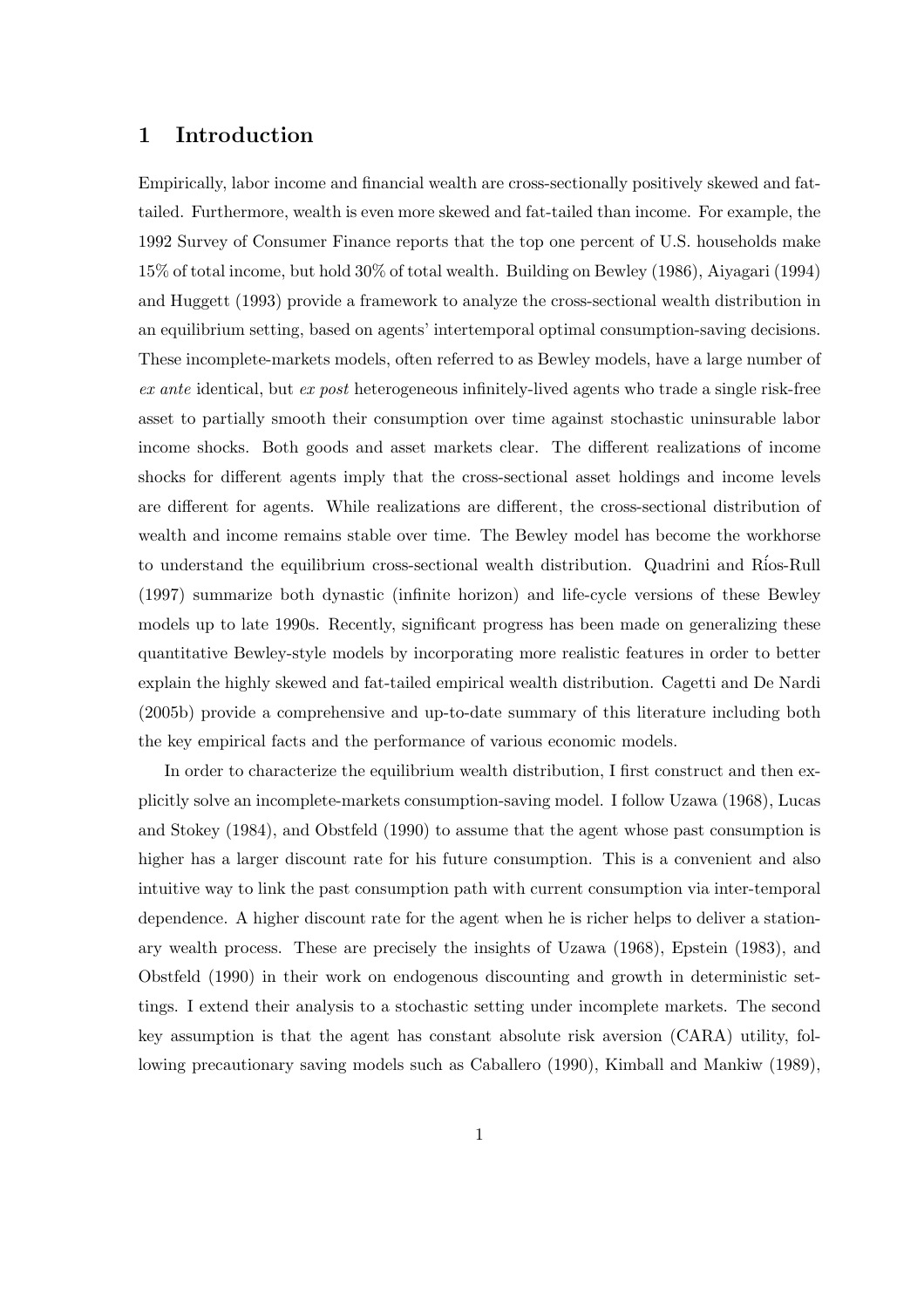Merton (1971) and Wang (2003). These modeling choices are partly motivated by analytical tractability. Zeldes (1989) noted in his abstract "no one has derived closed-form solutions for consumption with stochastic labor income and constant relative risk aversion utility."

Unlike typical CARA-utility-based, incomplete-markets consumption models such as Caballero (1991), the newly proposed model generates a stochastic precautionary savings demand. This feature comes from the conditional *heteroskedasticity* of the income process, which has rich implications. For example, the process implies that a higher level of income implies a more volatile stream of future incomes (in levels). Therefore, his precautionary saving is larger when his income level is higher. Equivalently stated, the agent consumes less out of his human wealth, the present discounted value of future labor incomes, than out of his financial wealth.<sup>1</sup> Moreover, the model allows for large and unexpected changes in income. I model these movements by embedding jumps into the affine processes.<sup>2</sup> Note that the stochastic precautionary savings demand is necessary to generate predictions such as excess sensitivity and excess smoothness, which are consistent with empirical evidence documented in Flavin (1981) and Campbell and Deaton (1989). The stochastic precautionary savings demand is also predicted in constant-relative-risk-averse (CRRA) utility based models such as Carroll (1997).

To sum up, the agent's decision problem with the following three key features:  $(i)$  and inter-temporally dependent preference with endogenous discounting;  $(ii)$  a CARA utilitybased precautionary saving model and (iii) a conditionally heteroskedastic income process which allows for skewness, kurtosis and large discrete movements (jumps) due to unexpected shocks. The proposed model generates a realistic buffer-stock saving behavior with stochastic precautionary savings demand in an analytically tractable way.

Using the explicitly solved consumption-saving rule, I develop an analytical model of equilibrium wealth distribution. Like Aiyagari (1994) and Huggett (1993), my model has dynastic (infinitely lived) agents whose saving behavior may be described by buffer-stock models. My model also generates the key equilibrium restriction of dynastic Bewley models (e.g. Aiyagari (1994) and Huggett (1993)): The cross-sectional distribution of wealth and income is equal to the long-run stationary distribution of income and wealth for a representative infinitely lived agent. Unlike the numerical methods used in papers such as Aiyagari (1994) and Huggett

<sup>&</sup>lt;sup>1</sup>See Friedman (1957) for his conjecture on this property of the consumption rule. See Zeldes (1989) for numerical work and Wang (2006) for an analytical model supporting this property of the consumption rule.

<sup>&</sup>lt;sup>2</sup>Affine processes are widely used in financial economics. See Vasicek (1977), Cox, Ingersoll, Jr., and Ross (1985) and Dai and Singleton (2000) for applications in term structure. See Duffie, Pan, and Singleton (2000) for affine processes and the transform analysis.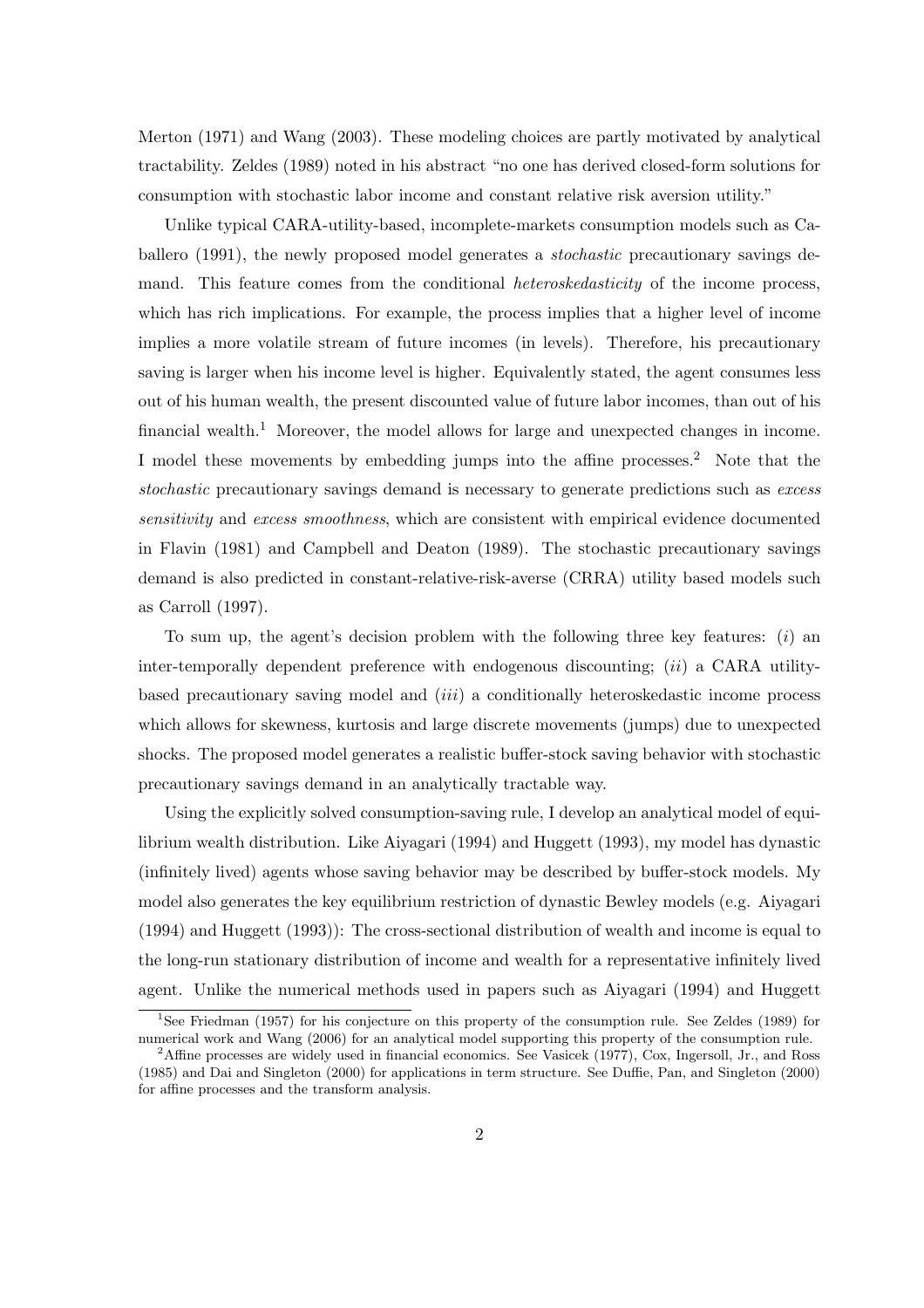(1993), I solve for the equilibrium wealth distribution by developing a closed-form recursive formulation for the moments of the cross-sectional stationary distribution of wealth and income. The analytical tractability comes from  $(i)$  the linear buffer-stock saving rule and (ii) the affine income process. More importantly, my model provides additional economic insights on some determinants of the wealth distribution in dynastic Bewley models. For example, since the individual agent's wealth is proportional to a weighted sum of his past incomes, "averaging" makes the cross-sectional (standardized) wealth<sup>3</sup> smoother than the cross-sectional (standardized) income, ceteris paribus. However, for riskier income process (a higher degree of conditional heteroskedasticity), the agent may have a stronger precautionary motive, which tends to make wealth more dispersed than income. The analytical tractability of the model also allows me to show that income persistence and the degree of wealth mean reversion are the main determinants of wealth-income correlation and relative dispersions of wealth to income, such as skewness and kurtosis ratios between wealth and income.

Unfortunately, buffer-stock saving models which are at the core of dynastic Bewley models have difficulties in explaining the saving behavior of the rich. Dynan, Skinner, and Zeldes (2004) find that the rich people (under various definitions) save a larger fraction of their income than the poor, inconsistent with insights based on buffer-stock models. Moreover, buffer-stock dynastic equilibrium models can not generate enough wealth concentration at the right tail of the distribution. These dynastic models place a stringent equilibrium restriction that the cross-sectional distribution must equal a representative dynasty's long-run stationary distribution. In order to ensure a stationary wealth distribution in dynastic buffer-stocksaving-based models, the wealth-rich need to de-cumulate his wealth at a sufficiently high rate to ensure that wealth process mean reverts.<sup>4</sup>

Aiming to improve the quantitative performance of dynastic Bewley models, Quadrini  $(2000)$  introduces (endogenous) entrepreneurship, and allows for  $(i)$  capital market imperfections;  $(ii)$  (additional) uninsurable entrepreneurial risk; and  $(iii)$  costly external financing. These features provide additional incentives for entrepreneurs to save.<sup>5</sup> Quadrini (2000) delivers cross-sectional wealth distributions for both entrepreneurs and workers. The economywide cross-sectional wealth distribution is a weighted average of those for entrepreneurs and

<sup>&</sup>lt;sup>3</sup>Standardized wealth is a linear transformation of the cross-sectional wealth: Taking cross-sectional wealth and subtracting its mean, and finally dividing by its standard deviation gives "standardized" wealth.

<sup>4</sup>For example, the marginal propensity to consume out of wealth when the dynasty is rich has to be higher than the interest rate in these models. Otherwise, wealth is not stationary.

 $<sup>5</sup>$  Here, entrepreneurship is endogenous. We shall broadly interpret entrepreneurs as both the current ones</sup> and those households who plan to take on entrepreneurial activities in the (near) future.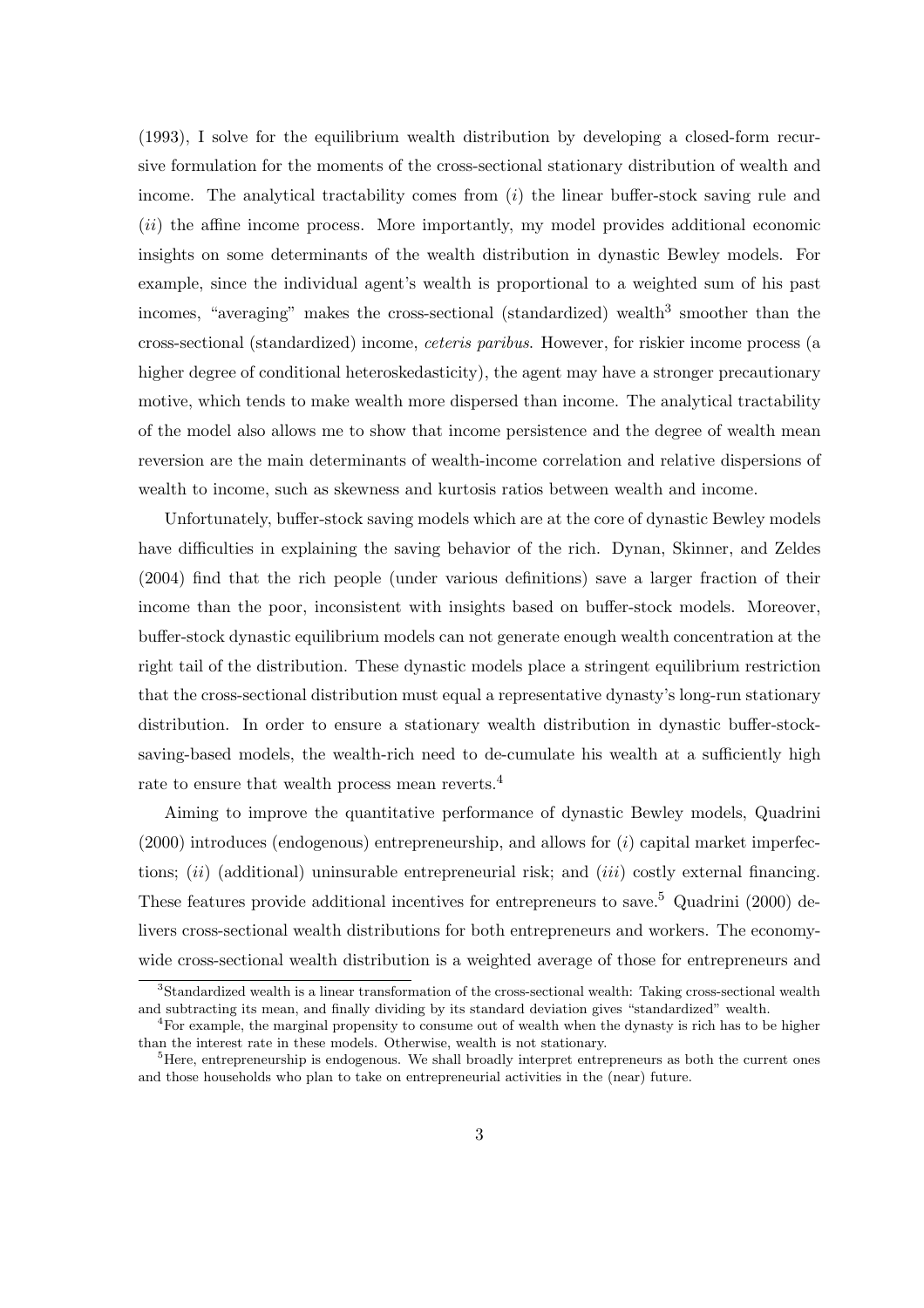workers. This heterogeneity between entrepreneurs and workers allows room for more concentrated wealth in the economy because the entrepreneurs and workers may have different saving behavior. The key restriction in dynastic Bewley models, the cross-sectional distribution is equal to the long-run stationary distribution for any representative agent, is no longer required. For example, in his model, entrepreneurs are richer on average than workers due to the three features he introduced.<sup>6</sup> However, compared to data, Quadrini (2000) still falls short of generating enough asset holdings by the very richest households.

Both baseline and extended dynastic models ignore the life-cycle dimension of the savings decision. Building on the life-cycle wealth distribution model of Huggett (1996), De Nardi (2004) shows that adding voluntary bequests and inter-generational transmission of human capital help to generate a more skewed and fat-tailed wealth distribution relative to the income distribution. Bequests are a luxury good in her model and thus intuitively, the rich leave more to their children. Moreover, the inter-generational human capital link generates a greater degree of heterogeneity across households and hence induces even more persistent wealth dynamics.

The third class of wealth distribution models contains both dynastic and life-cycle features. Castañeda, Díaz-Giménez, and Ríos-Rull (2003) show that a very risky income process for the richest may generate sufficient wealth dispersion in a life-cycle model with dynastic households. The key intuition is that the rich continues to save at a very high rate due to extremely large uninsurable income shocks. Households may thus accumulate wealth at a very high rate, even when they are rich. Households have different marginal propensities to save during their retirement and working stages. The economy-wide cross-sectional wealth distribution in Castañeda et al. (2003) is a weighted average of the wealth distribution for workers and that for retirees. Given the strong precautionary saving motive (even by the rich worker) and the heterogeneity between workers and retirees, the cross-sectional wealth distribution may thus be more concentrated than those in dynastic Bewley models such as Aiyagari (1994) and Huggett (1993).

In an ambitious and comprehensive paper, Cagetti and De Nardi (2005a) introduce a key friction, imperfect enforcement in the credit markets, into a quantitative life-cycle model with inter-generational altruism, by building on Quadrini (2000). While entrepreneurs have

 ${}^{6}$ Krusell and Smith (1998) extend the dynastic models to allow for the dynasty's discount rate to follow a Markov chain process. The stochastic discount rate generates heterogeneity in the dynasty's saving rates over time and hence enough concentration for the wealth distribution. Krusell and Smith (1998) also make a methodological contribution by extending the analysis of wealth distribution to allow for aggregate fluctuations.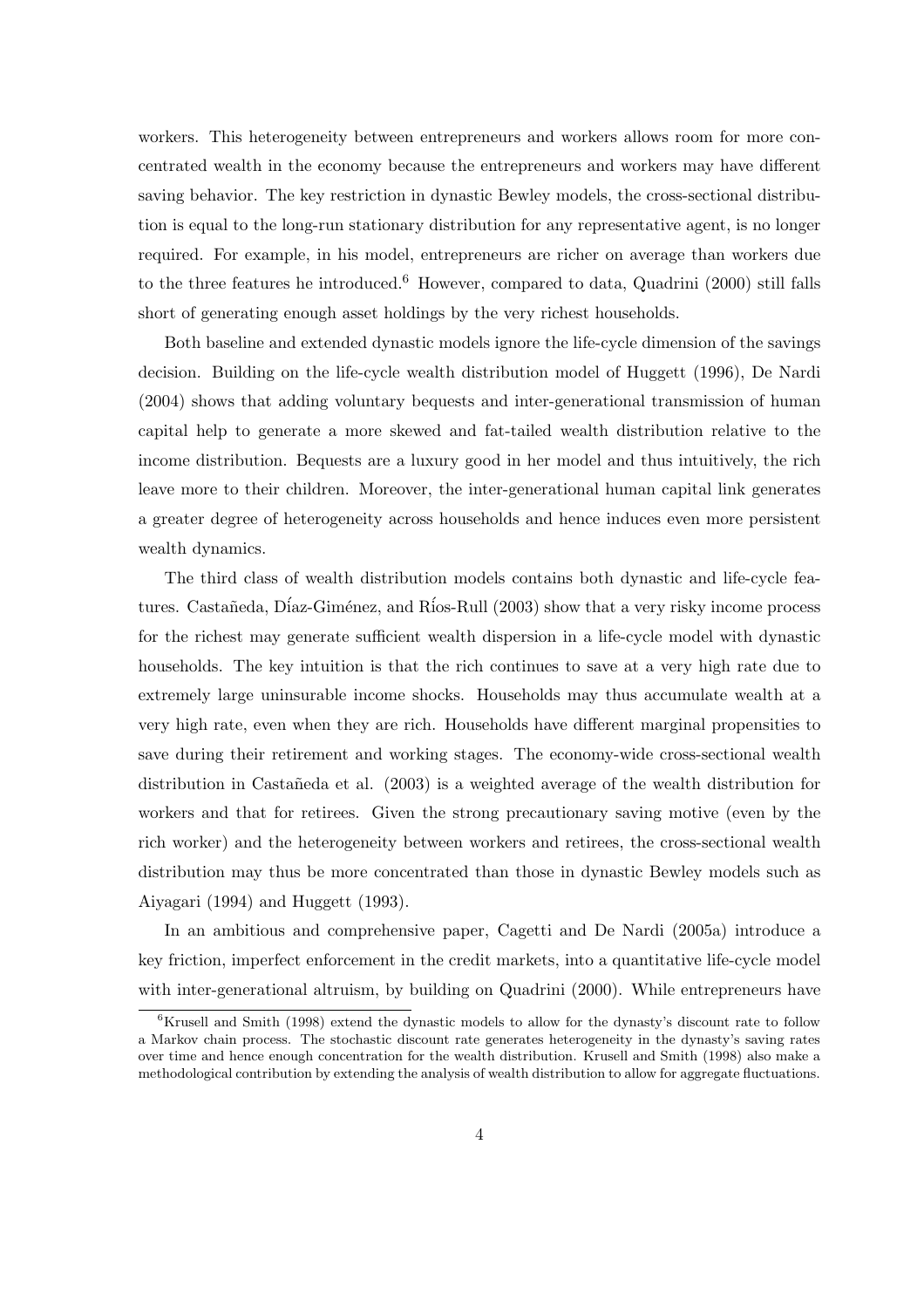higher expected rates of return from their investment opportunities, entrepreneurs also have stronger incentives to save in order to mitigate the credit constraints/collateral requirements. Moreover, the ingredient of *voluntary* bequests also helps to enhance the dispersion of wealth, similar to the intuition in De Nardi (2004). Compared with Quadrini (2000), Cagetti and De Nardi (2005a) obtain a better fit for the richest by endogenizing the firm size distribution. Their model matches well the wealth distributions for both entrepreneurs and nonentrepreneurs. The heterogeneity (workers versus entrepreneurs) plus the higher shadow value of saving for entrepreneurs (due to credit market frictions) generate a large concentration of wealth in the hands of the richest.

Finally, my paper also relates to Benhabib and Bisin (2006). While both papers study the wealth distribution, the focuses and modeling methods of the two papers are rather different. Benhabib and Bisin (2006) study the effects of redistributive fiscal policies on the wealth distribution. I analyze the dispersion of cross-sectional wealth relative to the dispersion of cross-sectional income in a self-insurance setting. Unlike Benhabib and Bisin (2006) which ignores labor income, I use the affine jump diffusion process to model stochastic income, derive the optimal consumption rule under incomplete markets, and then characterize the endogenous joint distribution of income and wealth. While Benhabib and Bisin (2006) allow for bequests in an overlapping generations model of Blanchard (1985) and Yaari (1965), my paper is based on infinitely lived agents. Finally, unlike Benhabib and Bisin (2006) which study both transitions and the steady state, this paper focuses on the stationary crosssectional equilibrium distribution of income and wealth.

The remainder of the paper is organized as follows. Section 2 describes the setup of the individual agent's optimal consumption problem. Section 3 solves for the optimal consumption and saving rules explicitly. Section 4 computes the joint distribution of income and wealth in closed form and discusses the model-implied properties of the joint distribution. Section 5 concludes. Appendices contain technical details.

# 2 An Income Fluctuation Problem

An individual agent solves a version of the canonical intertemporal self-insurance problem.<sup>7</sup> He lives forever and receives uninsurable labor income, governed by an exogenously-specified stochastic process. For technical convenience, I cast the model in continuous time. He can borrow or lend at a constant risk-free interest rate that is determined in equilibrium.

<sup>7</sup>Chapter 16 in Ljungqvist and Sargent (2004) provides an introduction to this class of models.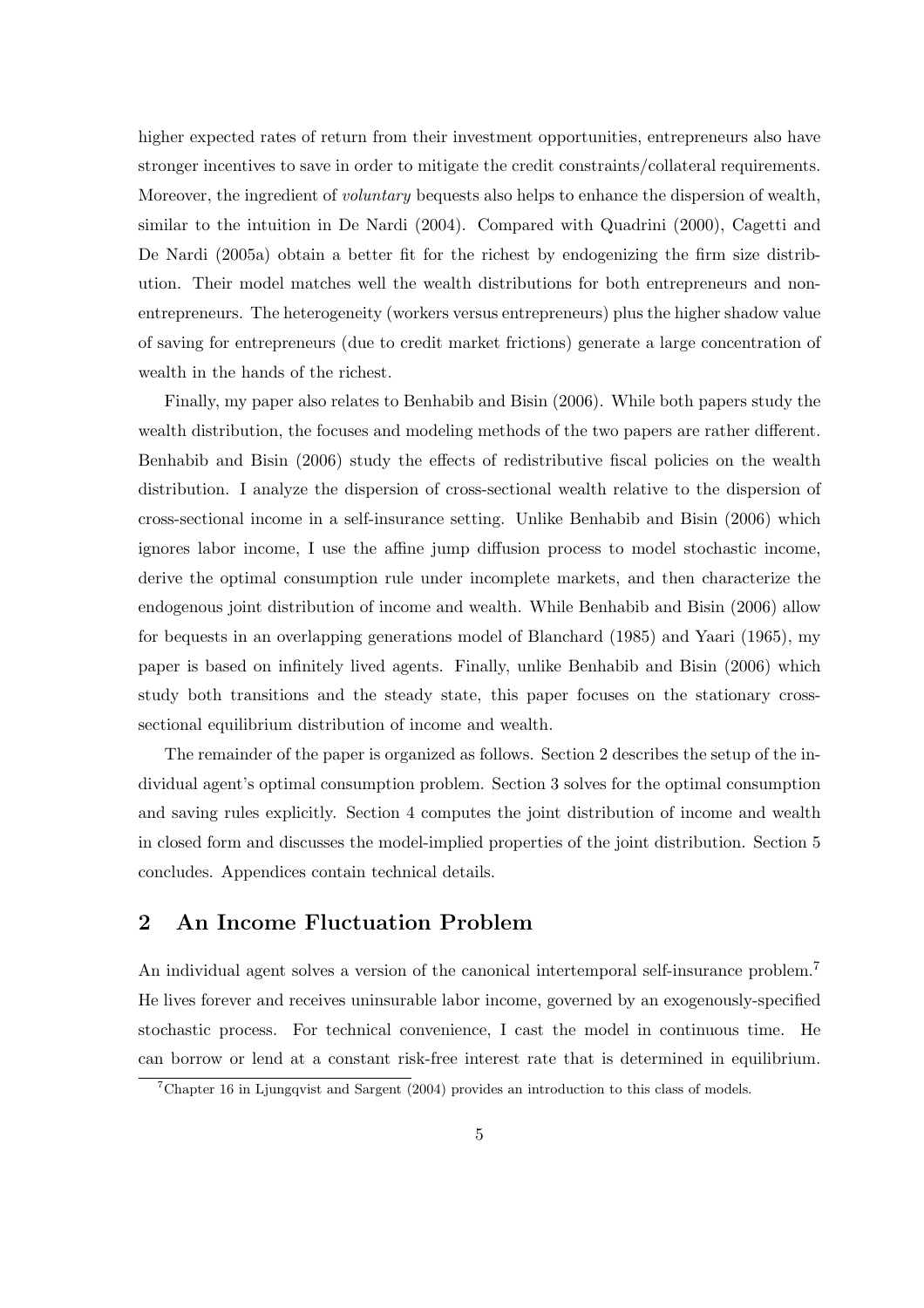Subsections 2.1 and 2.2 introduce the stochastic income process and the agent's intertemporal preference, respectively.

#### 2.1 Income Process

Empirically, the conditional variance of changes in income increases with the level of income. That is, the labor-income process is conditionally heteroskedastic. Furthermore, income is subject to unexpected large shocks, such as promotions, demotions, and unemployment.<sup>8</sup> These events often happen at low frequencies, but the potential quantitative movements of income may be significant. A natural way to treat these events is with "jumps." Once in a while, with some probability, the agent receives a large "surprise" movement in his income. Moreover, labor income is empirically positively skewed, fat-tailed, and bounded from below.

Motivated by these considerations, I model income using the affine jump-diffusion process by generalizing the income process introduced in Wang (2006). An affine process allows for a monotonic relationship between the conditional variance of changes in labor income and the level of income parsimoniously. This class of stochastic processes is quite flexible for capturing a variety of empirical regularities such as conditional heteroskedasticity, skewness, and kurtosis. In addition, the affine process may capture large and unexpected movements in income by allowing the income process to jump by a random amount at a random time.

A frequently adopted income model postulates that the logarithm of income, rather than the level of income, is a conditionally homoskedastic Markov process.<sup>9</sup> This logarithmic model also implies that the conditional variance of the level of income increases in the level of income.<sup>10</sup> However, the conditionally homoskedastic logarithmic income process does not capture the large and unexpected movements in income, as affine (jump-diffusion) models do. Affine processes are also more convenient to work with, because they allow for closed-form optimal consumption rules as shown in Section  $3<sup>11</sup>$  Another widely used income process is the autoregressive moving-average (ARMA) process, because of its analytical tractability. Unlike the ARMA process, the affine process is conditionally heteroskedastic, and hence is able to capture empirical regularities, such as positive skewness and excess kurtosis. Moreover, the autoregressive income process is a special case of an affine process, with conditionally

<sup>8</sup>See Jacobson, LaLonde, and Sullivan (1993) for empirical evidence.

 $9$ See MaCurdy (1982) and Deaton (1991), for example.

 $10$ If the percentage change of income is conditionally heteroskedastic, then the total change of income must be conditionally heteroskedastic.

<sup>&</sup>lt;sup>11</sup>There exists no closed-form consumption rule for conditionally homoskedastic logarithmic income process in any precautionary saving model.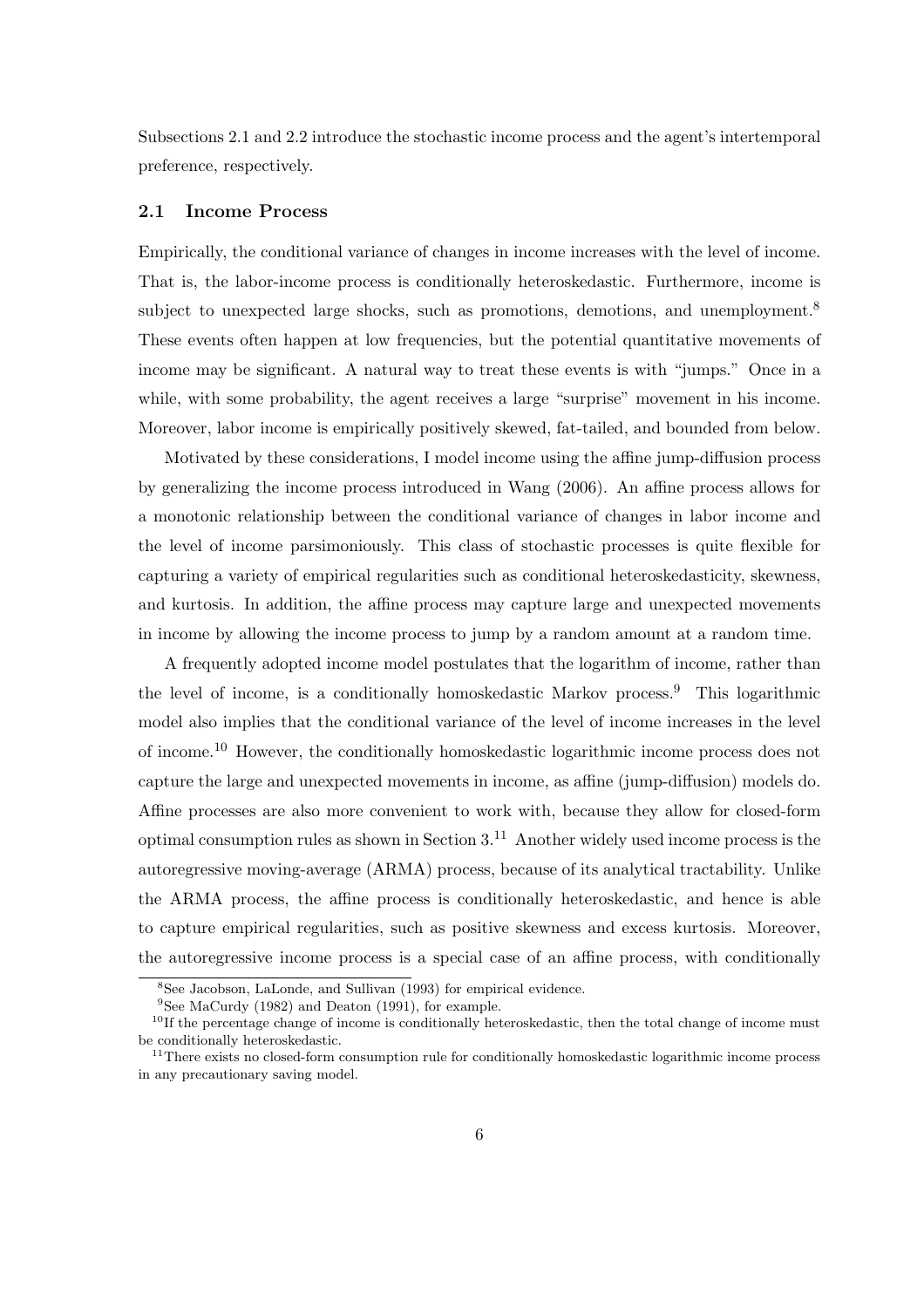homoskedastic income shocks.

Suppose that the income process  $y$  is given by the following stochastic differential equation (SDE):

$$
dy_t = (\alpha - \kappa y_t) dt + \sqrt{l_0 + l_1 y_t} dW_t + dZ_t, \quad t \ge 0, \quad y_0 \text{ given}, \tag{1}
$$

where W is a standard Brownian motion on the real line  $\mathbb{R}$ , and Z is a pure jump process. For each realized jump, the size of the jump is drawn from a fixed probability distribution  $\nu$  on R. The intensity at which the jump occurs,  $\lambda(y)$ , is stochastic and depends upon the underlying income. I further assume that the jump intensity is affine in the level of income, in that

$$
\lambda(y) = \lambda_0 + \lambda_1 y,\tag{2}
$$

for non-negative coefficients  $\lambda_0$  and  $\lambda_1$ . That is, the model allows the probability of jumps to be time-varying and to depend on the level of income.<sup>12</sup>

Let  $\delta_i$  denote the jth moment of the jump size with respect to the jump probability measure  $\nu$ , in that  $\delta_j =$ R  $\sum_{\mathbb{R}} z^j d\nu(z)$ , for  $j \geq 1$ . The Laplace transform  $\zeta(\cdot)$  of the jump distribution  $\nu$  is defined by  $\zeta(k) \equiv$ R  $\int_{\mathbb{R}} e^{kz} d\nu(z)$ , for any k such that the integral exists. When the expected jump size of income is not zero  $(\delta_1 \neq 0)$ , jumps lead to additional expected changes of income over time, that is, the expected instantaneous rate of change of  $y$  is then given by  $(\alpha - \kappa y + (\lambda_0 + \lambda_1 y)\delta_1)$ .

Following Friedman (1957) and Hall (1978), I define human wealth as follows:

**Definition 1** Human wealth  $h_t$  at time t is the expected present value of future labor income, discounted at the risk-free interest rate r, given the agent's information set  $\mathcal{F}_t$  at time t. That is,  $\sqrt{2}$ 

$$
h_t = E_t \left( \int_t^{\infty} e^{-r(s-t)} y_s ds \right), \qquad (3)
$$

where  $E_t$  denotes  $\mathcal{F}_t$ -conditional expectation.

Equation (3) does not take the riskiness of the income process into account. The interest rate r is assumed to be strictly positive.<sup>13</sup> In order to ensure that human wealth is finite, I

<sup>&</sup>lt;sup>12</sup>There are two cases to consider in terms of the parameter admissibility. If the Brownian innovations are conditionally homoskedastic  $(l_1 = 0)$ , then the jump intensity is restricted to be constant  $(\lambda_1 = 0)$ , in order to ensure that the jump intensity  $\lambda(y)$  is positive, for all possible values of income y. If the Brownian innovations are conditionally heteroskedastic  $(l_1 > 0)$ , then  $\lambda_0 l_1 - \lambda_1 l_0 > 0$  is necessary, and the distribution  $\nu$  supports only positive jumps. Furthermore,  $\alpha l_1 + \kappa l_0 > 0$  is required, in order for the instantaneous drift  $\mu(\cdot)$  to be positive, at  $y = -l_0/l_1$ , the lower boundary.

 $13$ It is straightforward to provide conditions to support a positive interest rate in equilibrium as shown later in Section 4.1.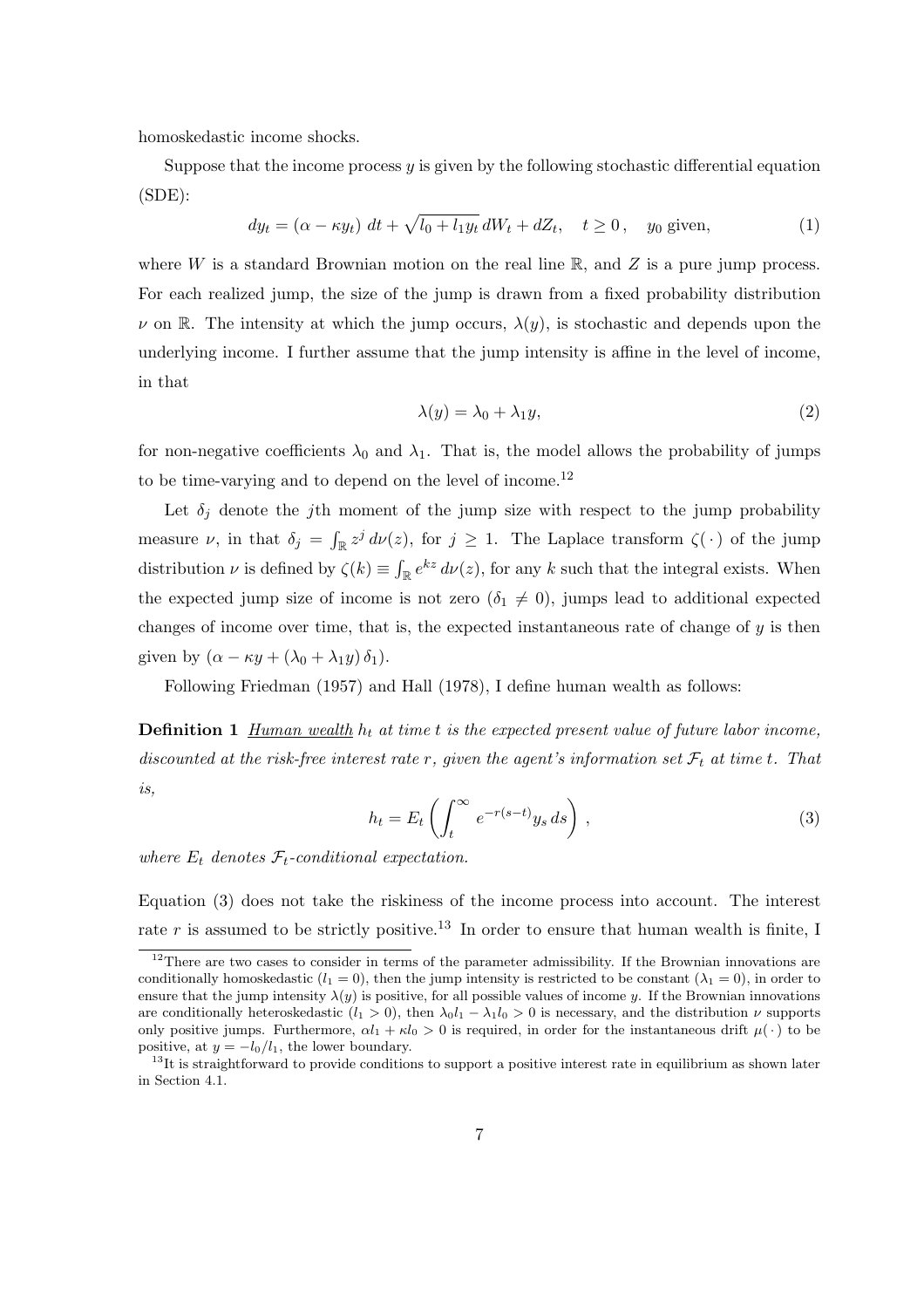also assume that  $r + \kappa_y > 0$ , where

$$
\kappa_y = \kappa - \lambda_1 \delta_1. \tag{4}
$$

The parameter  $\kappa_y$  is the effective rate of mean reversion. The second term in (4) incorporates the effect of the jump component on the degree of income persistence. If the income process is given by  $(1)$ , then human wealth is affine in current income  $y$ , in that

$$
h_t = \frac{1}{r + \kappa_y} \left( y_t + \frac{\alpha_y}{r} \right) , \qquad (5)
$$

where  $\kappa_y$  is given in (4), and  $\alpha_y = \alpha + \lambda_0 \delta_1$ . Note that  $\alpha_y$  is the constant component of the drift function for income, and the second term  $\lambda_0 \delta_1$  captures the effect due to jumps.

#### 2.2 Agent's Preference

The standard preference assumption in the consumption-saving literature is a time additive separable utility. However, there is substantial amount of work that challenges the expected utility models. For example, Obstfeld (1990) stated that "mathematical convenience, rather than innate plausibility, has always been the main rationale for assuming time-additive preferences in economic modeling." Koopmans (1960) and Koopmans, Diamond, and Williamson (1964) initiated the modern work on generalizing the expected utility to allow for non timeadditive, but rather inter-temporally dependent preferences. This class of preferences is often dubbed as *recursive* preferences.

In this paper, I follow this literature on recursive preferences and assume that the agent's time rate of preference is not constant, and instead depends on the agent's past cumulative consumption. Indeed, the recursive preference has been used in many branches of economics. Uzawa (1968) pioneered the use of this inter-temporally dependent discount function in his work on growth. Epstein (1983) uses this recursive utility to study growth in a stochastic setting. Lucas and Stokey (1984) analyzes growth with heterogenous consumers whose preferences are inter-temporally dependent as in Uzawa (1968). Bergman (1985) studies the intertemporal capital asset pricing implications using this recursive (non-time additive) preference. Obstfeld (1990) develops geometric methods to analyze optimal consumption rules with such preferences. Obstfeld and Rogoff (1996) provide a good introduction to this recursive preference in discrete time and in a deterministic setting.<sup>14</sup> I extend the analysis of Obstfeld (1990) in the deterministic setting to the stochastic setting where labor income shocks are uninsurable and hence markets are incomplete.

<sup>14</sup>See Supplement B to Chapter 2 from page 722 to 726.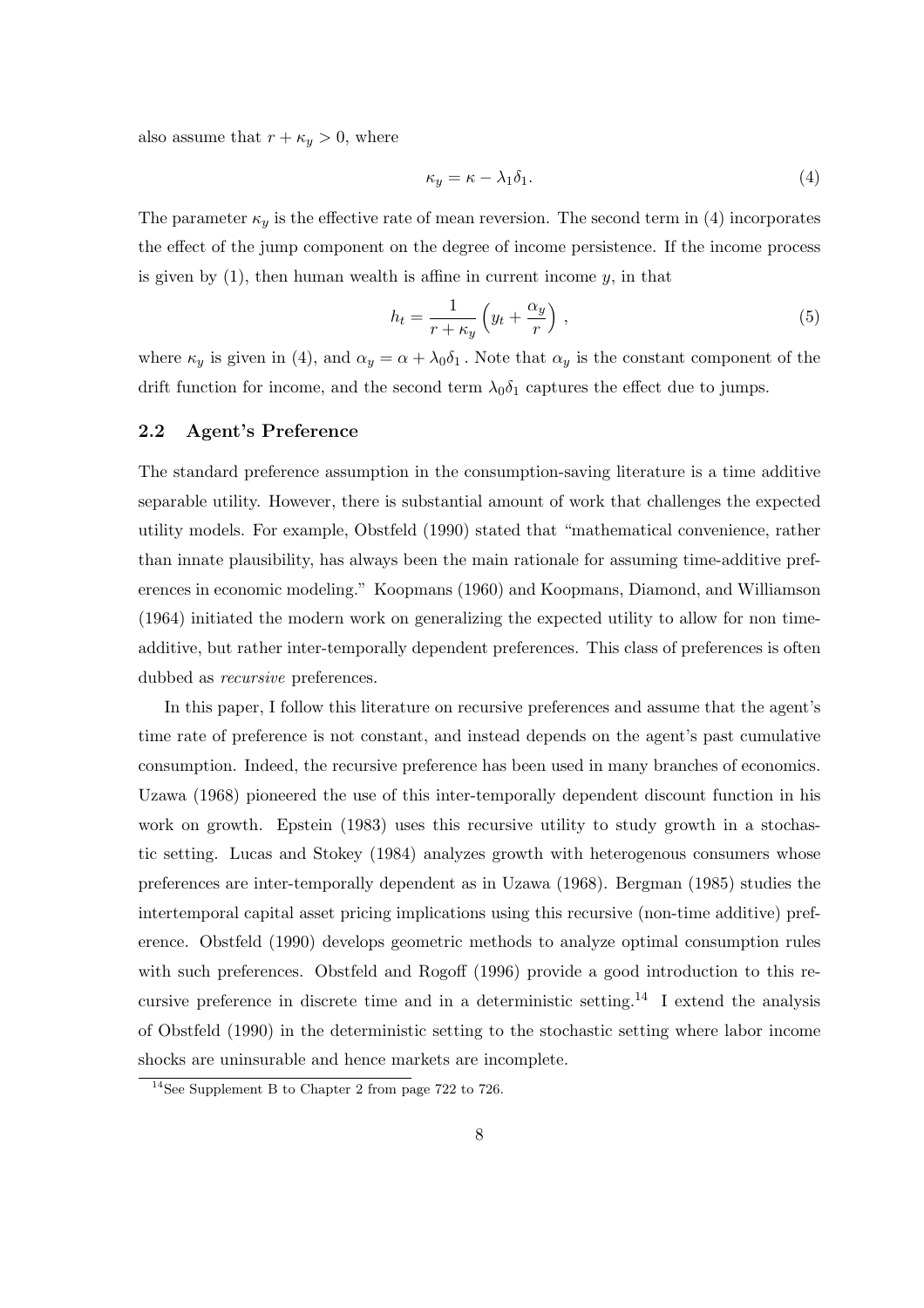Formally, I suppose that the agent has the following preference:

$$
U(c) = E\left[\int_0^\infty \exp\left(-\int_0^t \beta(c_u) \, du\right) u(c_t) \, dt\right].\tag{6}
$$

I assume a linear relationship for the instantaneous discounting function  $\beta(\cdot)$ , in that

$$
\beta(c) = \beta_0 + \beta_c c. \tag{7}
$$

When  $\beta_c = 0$ , then the agent's utility becomes the standard time-additive separable utility. I follow Obstfeld (1990) and Obstfeld and Rogoff (1996) and assume that the agent becomes more impatient when his past consumption is higher. Because consumption increases in wealth, ceteris paribus, equation (7) with a positive  $\beta_c$  implies that the richer agent is more impatient. I will show later that a positive  $\beta_c$  helps to deliver a stationary wealth distribution. Intuitively, a stronger incentive to consume for the richer agent narrows the wealth dispersion over time and hence generates a stationary wealth distribution. If we make the alternative assumption that the agent is more patient when his past consumption is higher( $\beta_c < 0$ ), then the agent's marginal propensity to consume out of wealth is less than the interest rate, as we will show later. As a result, the agent's wealth process is then no longer stationary. In an economy with infinitely lived agents, the cross-sectional wealth distribution is then non-stationary. We rule this situation out by requiring  $\beta_c > 0$ .

In order to derive an analytical consumption rule under an incomplete markets setting, I follow Merton (1971), Kimball and Mankiw (1989), Caballero (1991) and Wang (2004) to assume that the period utility function is constant absolute risk aversion (CARA), in that  $u(c) = -e^{-\gamma c}/\gamma$ , with  $\gamma > 0$ . Although CARA utility lacks wealth effects, it still captures stochastic precautionary saving demand, provided that we use conditionally heteroskedastic income process.

One key prediction of CRRA-utility-based self insurance models such as those of Huggett (1993) and Aiyagari (1994) is that the agent engages in buffer-stock saving in equilibrium. Buffer-stock saving means that the agent aims at a target level of wealth. If his wealth is above the target level, the agent dis-saves. If his wealth is below the target level, he saves. In general, the CRRA utility model predicts that consumption rule is concave (Carroll and Kimball (1996)). However, quantitatively, the consumption rule is approximately linear, provided that the agent's wealth level is not close to zero.<sup>15</sup> The other important prediction of the CRRA-utility-based consumption model is that the agent has a stochastic precautionary savings demand (Carroll (1997)).

 $15$ See Zeldes (1989) and Deaton (1991).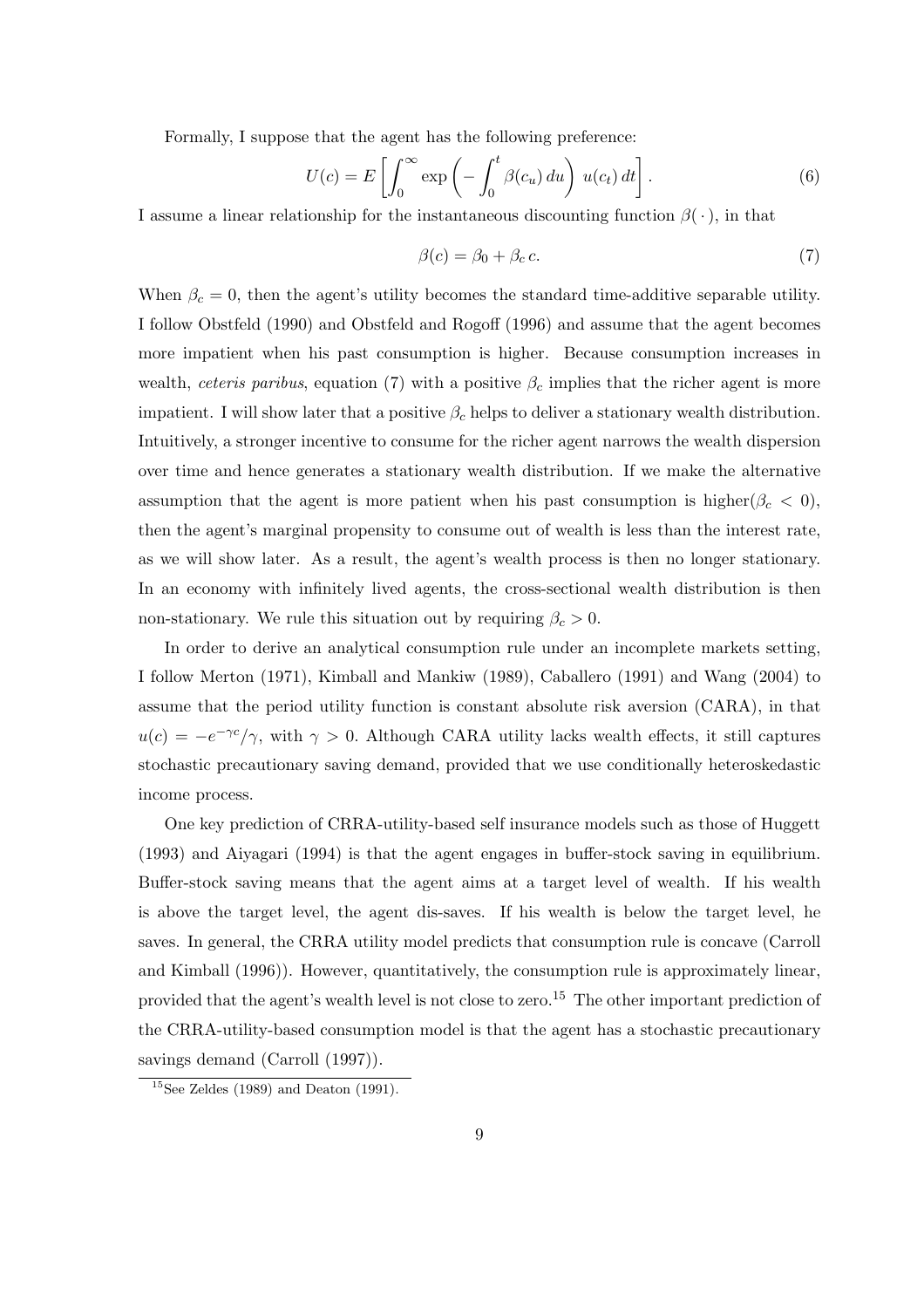It is worth noting that our recursive utility with CARA specification also generates  $(i)$ the buffer-stock saving behavior and  $(ii)$  the stochastic precautionary savings, the same two key features mentioned above for CRRA utility based models. An explicitly-solved optimal consumption rule substantially simplifies the analysis of the cross-sectional distribution of income and wealth. I further exploit the analytical tractability of the explicit consumption rule to derive higher-order moments of the distribution of wealth and income. This recursive formulation completely characterizes the equilibrium distribution, and moreover, provides additional insights on the determinants of the distribution of income and wealth, as we will show later.

As in standard consumption models, I assume that the agent can invest in one risk-free asset. Let  $x$  denote the agent's financial wealth. His wealth accumulation is given by:

$$
dx_t = (rx_t + y_t - c_t) dt,\t\t(8)
$$

with an initial wealth endowment  $x_0$ . The agent's optimization problem is to choose his consumption process  $c$  to maximize his utility given in  $(6)$ , subject to an exogenously specified labor-income process y given in  $(1)$ , the wealth accumulation equation  $(8)$ , and the transversality condition  $\lim_{t\to\infty} E$ £  $\left|e^{-rt}|J(x_t,y_t)|\right|$ ¤  $= 0.$ 

# 3 Optimal Consumption and Saving

In this section, I first derive the consumption rule and discuss the intuition behind the policy rule in Subsection 3.1. Then, I decompose the saving motives implied by the consumption rule in Subsection 3.2, and uses the decomposition result to provide some insights on the determinants of the saving rule.

### 3.1 Consumption Rule

Let  $J(x, y)$  denote the corresponding value function. By a standard argument, the value function  $J(x, y)$  solves the following Hamilton-Jacobi-Bellman (HJB) equation:

$$
0 = \sup_{\bar{c}} \left\{ u(\bar{c}) - \beta(\bar{c})J(x,y) + \mathcal{D}^{\bar{c}}J(x,y) \right\},\tag{9}
$$

where

$$
\mathcal{D}^{\bar{c}}J(x,y) = (rx + y - \bar{c}) J_x(x,y) + (\alpha - \kappa y) J_y(x,y) + \frac{1}{2} (l_0 + l_1 y) J_{yy}(x,y) + (\lambda_0 + \lambda_1 y) E[J(x, y + q) - J(x, y)],
$$
\n(10)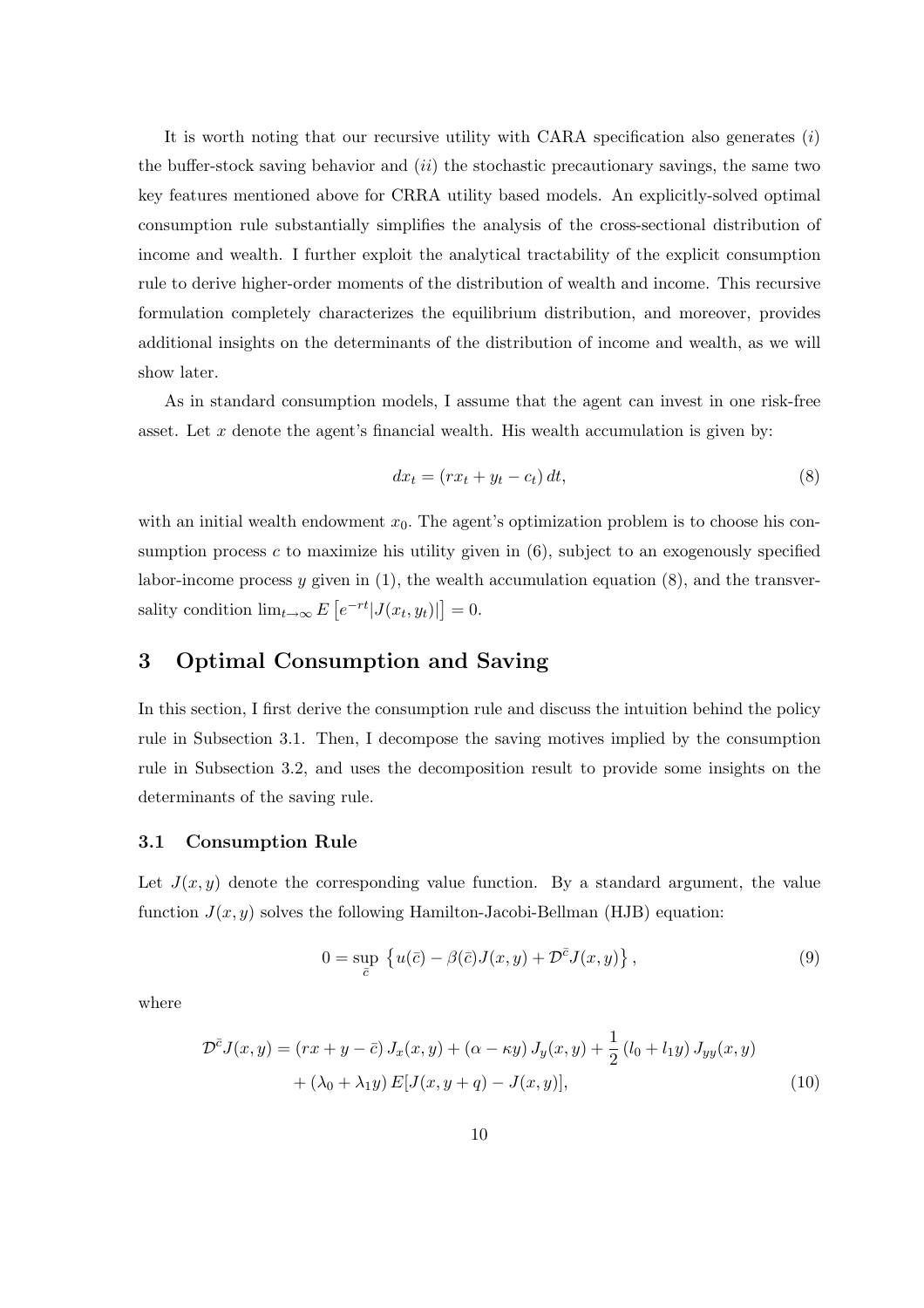and where q has probability distribution  $\nu$ . The last term in (10) captures the effect of jumps, and E is taken with respect to the jump distribution  $\nu$ .

The first-order condition (FOC) for the HJB equation is

$$
u'(\bar{c}) = e^{-\gamma \bar{c}} = J_x + \beta_c J. \tag{11}
$$

Unlike the FOC for an expected utility agent, the second term  $\beta_c J$  on the right side of (11) captures the effect of endogenous discounting  $\beta(\cdot)$  on the agent's tradeoff. The agent who discounts his future more when his past consumption is greater  $(\beta_c > 0)$ , has stronger incentives to consume in order to keep the discount rate for his future consumption from being too high, ceteris paribus. The FOC (11) states that the marginal utility of consumption  $u'(\bar{c})$ is less than the marginal value of saving  $J_x$  at the agent's optimality. (Note that the value function  $J(x, y) < 0$ , because the felicity function in each period  $u(c) = -e^{-\gamma c}/\gamma < 0$  for any consumption level.)

Using the standard guess-and-verify procedure, I derive a linear consumption rule in closed form. The following proposition reports the optimal consumption rule, and Appendix A contains the details involved in the derivations.

**Proposition 1** The optimal consumption rule is affine in financial wealth  $x$  and current labor income y, in that, for all t,

$$
c_t^* = \omega \left( x_t + a_y y_t + \bar{a} \right), \tag{12}
$$

where

$$
\omega = r + \kappa_x,\tag{13}
$$

$$
\kappa_x = \beta_c / \gamma, \tag{14}
$$

$$
a_y = \frac{a_h}{r + \kappa_y},\tag{15}
$$

$$
\bar{a} = \frac{1}{r} \left[ \frac{\beta_0 - r}{\gamma \omega} + \left( \frac{\alpha_y}{r + \kappa_y} - \lambda_0 \Gamma(\epsilon) \right) a_h - \frac{1}{2} \Delta_0 a_h^2 \right],\tag{16}
$$

$$
0 = -1 + (1 + \lambda_1 \Gamma(\epsilon)) a_h + \frac{1}{2} \Delta_1 a_h^2,
$$
\n(17)

$$
\Gamma(\epsilon) = \frac{1}{r + \kappa_y} \left( \delta_1 + \frac{1}{\epsilon} \left( \zeta(-\epsilon) - 1 \right) \right),\tag{18}
$$

$$
\epsilon = \gamma \omega a_y,\tag{19}
$$

$$
\Delta_i = \frac{\gamma \omega l_i}{(r + \kappa_y)^2}, \quad \text{for } i = 0, 1. \tag{20}
$$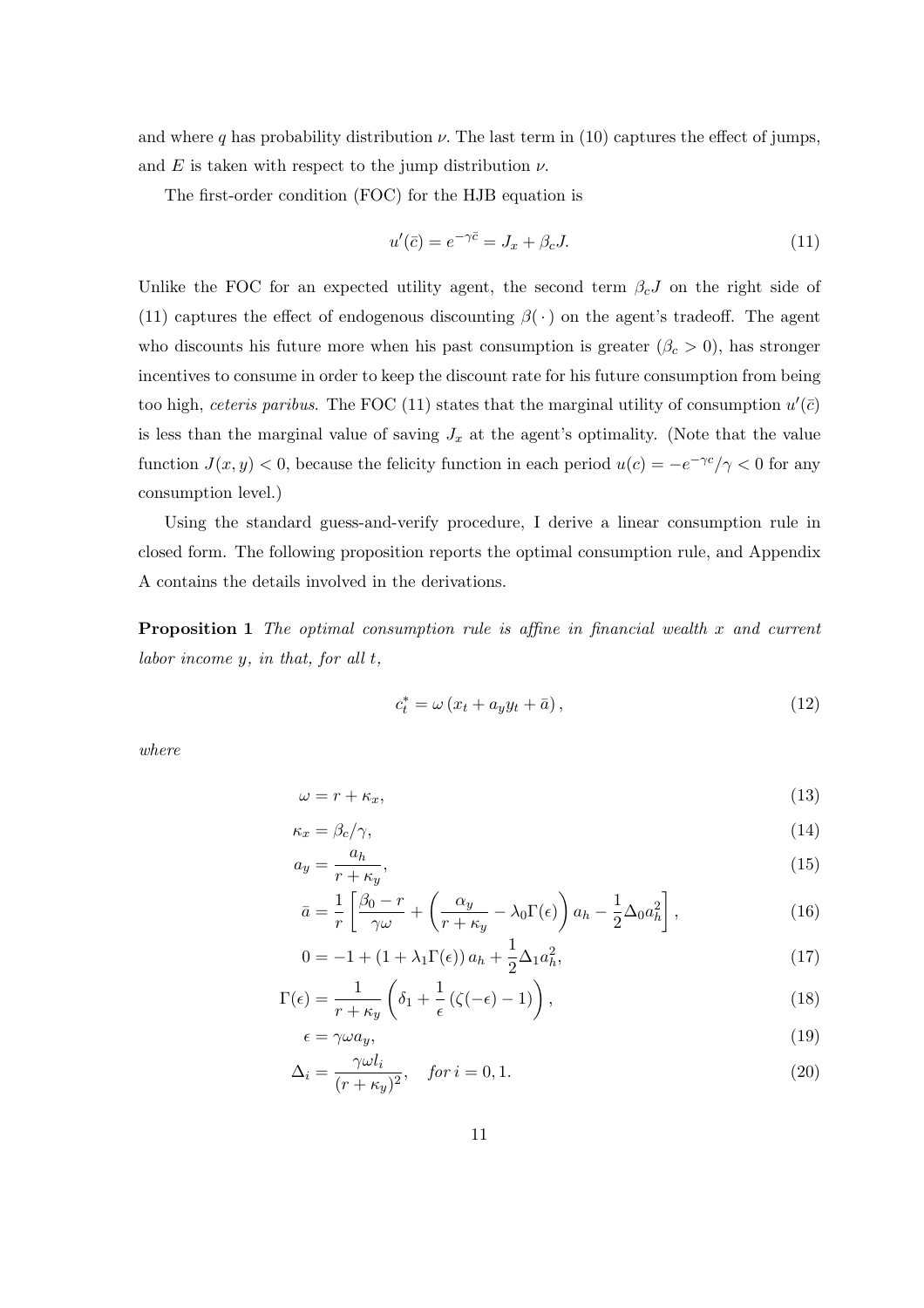Next, I show that the model predicts stochastic precautionary savings, a key feature of incomplete-markets consumption models. The optimal consumption rule (12) may also be expressed in terms of financial wealth x and human wealth  $h$  given in (5), in that

$$
c_t^* = \omega \left( x_t + a_h h_t - b_0 \right), \tag{21}
$$

where

$$
b_0 = \frac{1}{r} \left( \frac{1}{2} \Delta_0 a_h^2 + \lambda_0 \Gamma(\epsilon) a_h - \frac{\beta_0 - r}{\gamma \omega} \right).
$$
 (22)

For the purpose of future reference, I call  $a_h$ , the ratio between the MPC out of human wealth and that out of financial wealth, the MPC ratio. Equation (17) implies that the MPC ratio,  $a_h$  is always less than one. This inequality holds strictly, when the conditional variance of labor income depends directly on its level  $(l_1 > 0 \text{ or } \lambda_1 > 0)$ . The intuition is that, with an increase in income, "human" wealth has increased, but its volatility has also increased  $(l_1 > 0)$ ; therefore, the prudent agent (Kimball (1990)) increases his consumption out of his "human" wealth less than proportionally. In particular, if the jump intensity is constant  $(\lambda_1 = 0)$ , then (17) specializes to the following quadratic equation:

$$
0 = \frac{\Delta_1}{2} a_h^2 + a_h - 1.
$$
\n(23)

In general, (23) has two roots, for conditionally heteroskedastic income. I discard the negative root, since it implies a negative MPC out of current income y. The positive root lies between zero and one, and is given by

$$
a_h = \frac{2}{\sqrt{1 + 2\Delta_1} + 1}.
$$
\n(24)

That the MPC ratio,  $a_h$ , is less than one implies that consumption responds less to a unit increase in human wealth than a unit increase in financial wealth, because of the precautionary motive.

I use the following metric to quantify the agent's precautionary savings motive.

**Definition 2** Let  $c^*$  be the optimal consumption characterized by  $(21)$ , given financial wealth x and human wealth h. Let  $c^p$  be the corresponding certainty-equivalence  $(l_0 = l_1 = 0 = \lambda_0 =$  $\lambda_1$ ) consumption. Then, the precautionary savings premium is  $\pi \equiv c^p - c^*$ .

The precautionary savings premium then is given by

$$
\pi_t = \omega \left[ (1 - a_h) h_t + \frac{1}{2r} \Delta_0 a_h^2 + \frac{\lambda_0}{r} \Gamma(\epsilon) a_h \right] = \frac{\omega}{r} \left( \phi_t + \xi_t \right), \tag{25}
$$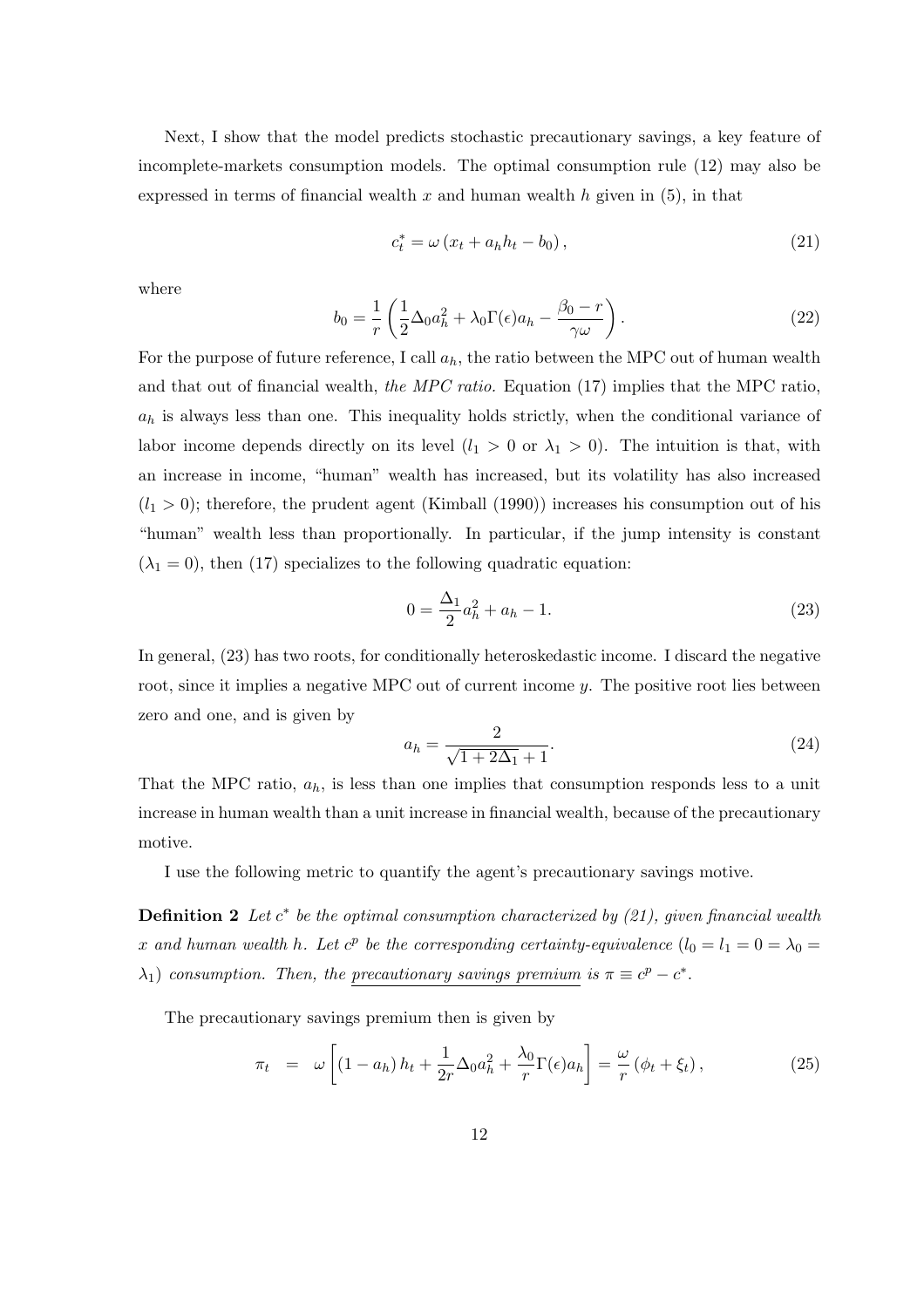where

$$
\phi_t = \frac{1}{2} \left( \Delta_0 + \Delta_1 r h_t \right) a_h^2 = \frac{\gamma \omega a_y^2}{2} \sigma^2(r h_t), \tag{26}
$$

$$
\xi_t = (\lambda_0 + \lambda_1 rh_t) \Gamma(\epsilon) a_h = a_h \Gamma(\gamma \omega a_y) \lambda(r h_t). \tag{27}
$$

The terms  $\phi_t$  and  $\xi_t$  capture the effects of the diffusion risk and the jump risk on the precautionary savings demand, respectively (Note that they are proportional to the conditional variance  $\sigma^2(\cdot)$ , and the jump intensity  $\lambda(\cdot)$ , respectively). Recall our earlier discussion on the effect of conditional heteroskedasticity of income  $(l_1 > 0 \text{ or } \lambda_1 > 0)$  on the MPC ratio  $a_h$ . When the agent's income is higher, his income risk is bigger. Hence, his precautionary saving demand is higher. However, the precautionary saving does not depend on the agent's wealth level. That is, the precautionary saving is the same for the wealth-rich and the wealth-poor in this model.

Next, I provide a saving decomposition analysis that allows us to better understand the model's implications on saving.

### 3.2 Saving Decomposition

Let  $g(x, y)$  be the optimal saving rule, in that  $g(x_t, y_t) = s_t = dx_t/dt$ . Substituting the consumption rule (12) into wealth accumulation equation (8) gives

$$
g(x,y) = -\kappa_x x + \psi y + \kappa_0,\tag{28}
$$

where  $\kappa_x = \beta_c/\gamma$ , and

$$
\psi = 1 - \omega a_y = \frac{r(1 - a_h) + \kappa_y - \kappa_x a_h}{r + \kappa_y},\tag{29}
$$

$$
\kappa_0 = -\omega \bar{a}.\tag{30}
$$

Under the assumption that the agent's subjective discount rate  $\beta(c)$  increases with his consumption ( $\kappa_x > 0$ ), the marginal propensity to save out of financial wealth,  $-\kappa_x$  is negative. Intuitively, a higher  $\kappa_x$  makes the agent attach lower values to his future consumption, and hence encourages him to dis-save out of his financial wealth at a higher rate by consuming more now, ceteris paribus. Note that the rate  $\kappa_x$  at which he dis-saves out of his financial wealth is independent of his labor income. Now consider the alternative assumption:  $\kappa_x < 0$ . Then, the MPS out of financial wealth is positive. In such a setting, the agents' incentive to save is stronger. While this certainly helps to generate a concentrated wealth distribution in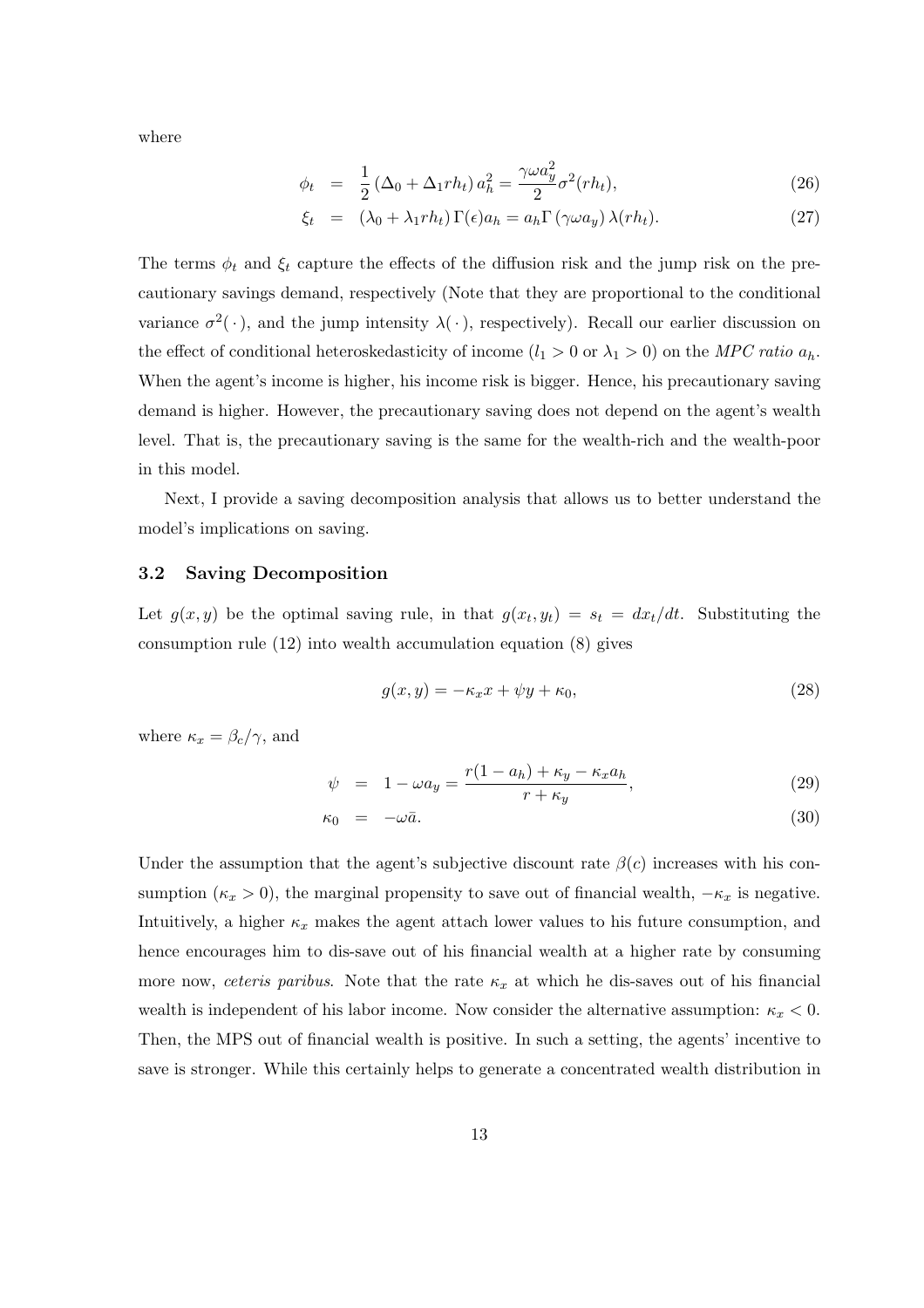equilibrium, in dynastic model, it leads to non-stationarity. However, in overlapping generation models with finitely lived agents, a negative  $\kappa_x$  may be desirable in terms of generating a more concentrated wealth distribution than income distribution. This to some extent is in line with the empirical observation that the rich save more as documented by Dynan et al. (2004) and others.

For a general affine income process (1), the savings rate (28) may be decomposed into the three components:

$$
s_t^* = \pi_t + f_t - j_t,\tag{31}
$$

where

$$
f_t = \frac{\kappa_y y_t - \alpha_y}{r + \kappa_y},\tag{32}
$$

$$
j_t = \kappa_x (x_t + h_t) + \frac{\beta_0 - r}{\gamma r} = \frac{\beta_0 + \kappa_x \gamma r (x_t + h_t) - r}{\gamma r} = \frac{\beta (r (x_t + h_t)) - r}{\gamma r}, \quad (33)
$$

and  $\beta(c) = \beta_0 + \beta_c c$  is the stochastic discounting function given in (7). The first term  $\pi_t$  is the precautionary savings and is given in (25).

The second term  $f_t$  captures the agent's motive of smoothing consumption over time, even in the absence of stochastic shocks. If the agent's saving  $s_t^* = f_t$ , then his behavior is completely characterized by the permanent-income hypothesis of Friedman (1957) and the martingale consumption model of Hall (1978). Campbell (1987) dubbed this behavior "savings for a rainy day." This saving component exists in any forward-looking consumption model. It is worth emphasizing that "savings for a rainy day" as defined in Campbell (1987) and here is *unrelated* to precautionary savings and is purely driven by the *expected* changes of income over time. Therefore, the key determinant of saving  $f_t$  for rainy days is the persistence of the income process. If  $\kappa_y \leq 0$ , the agent's income grows over time in expectation, and hence he borrows against his future income  $(f_t < 0)$ . If  $\kappa_y > 0$ , income is stationary, and then "savings for a rainy day" is

$$
f_t = \frac{\kappa_y}{r + \kappa_y} \left( y_t - \bar{y} \right),\tag{34}
$$

where

$$
\bar{y} = \frac{\alpha_y}{\kappa_y} = \frac{\alpha + \lambda_0 \delta_1}{\kappa - \lambda_1 \delta_1} \tag{35}
$$

is the long-run mean of income. Equivalently, and more intuitively, I may express (34), using "human" wealth, as

$$
f_t = y_t - rh_t = \kappa_y (h_t - \bar{h}), \qquad (36)
$$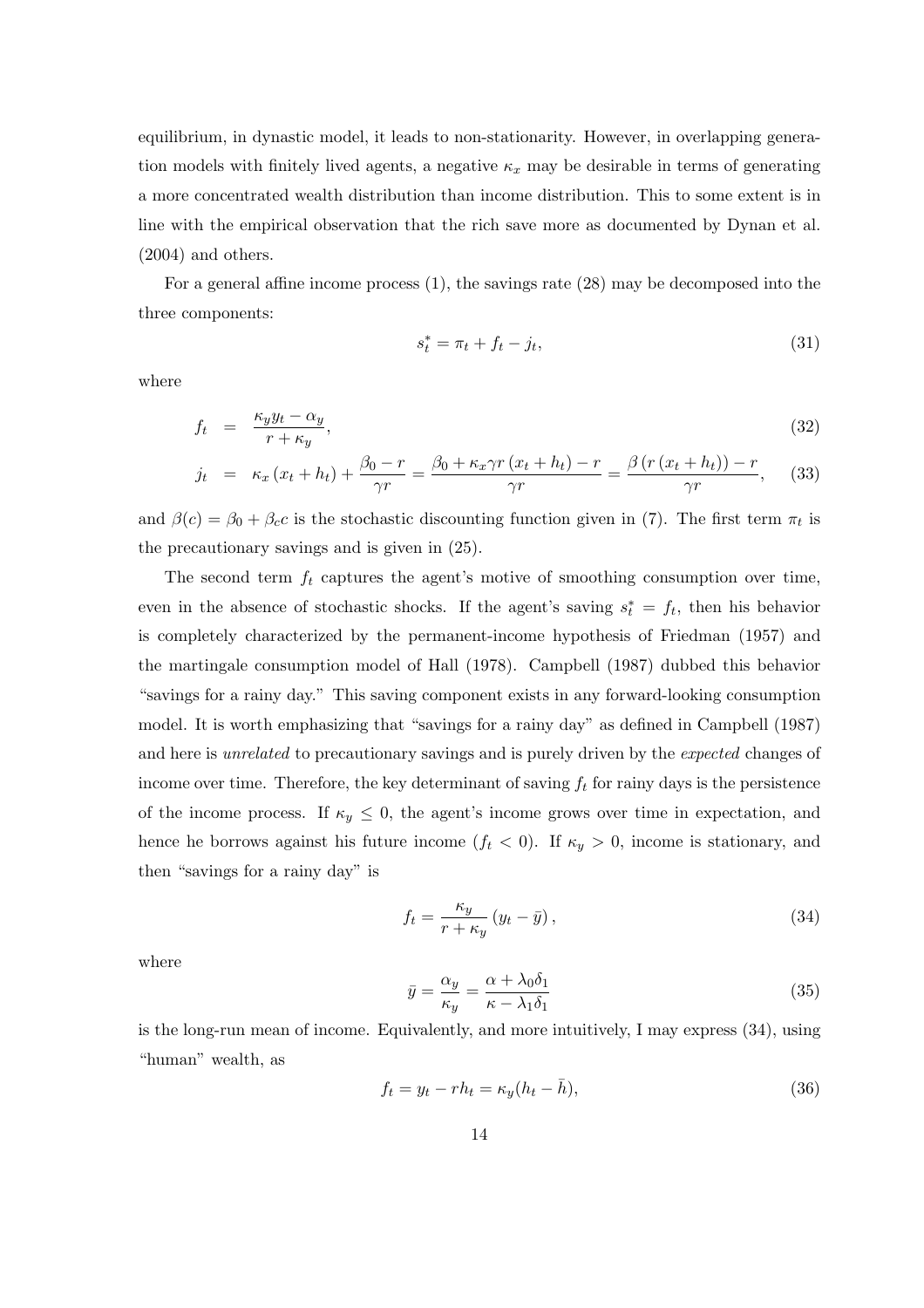where the long-run mean  $\bar{h}$  of human wealth is simply equal to the perpetuity of long-run mean  $\bar{y}$  of income, in that  $\bar{h} = \bar{y}/r$ . When  $h_t > \bar{h}$ , the agent's human wealth is higher than his long-run mean  $\bar{h}$ , and hence he rationally saves a portion  $\kappa_y$  of his human wealth in excess of long-run mean  $\bar{h}$  in anticipation of future "rainy" days.

The last term  $j_t$  captures the dissavings due to impatience. This part of the saving reflects the agent's intertemporal motives of smoothing consumption, even when his income is deterministic. Note that the effect of randomness of income on consumption is fully absorbed into precautionary savings demand  $\pi_t$ . As a result, the dissavings due to impatience must be affine in  $(x_t + h_t)$ , the sum of financial and human wealth. Unlike the time-additive separable CARA utility, this term  $j_t$  is stochastic and increases in the agent's "total" wealth  $(x_t + h_t)$ . With  $\beta_c > 0$ , the agent's dissaving increases with his "total" wealth  $(x_t + h_t)$ . This induces a mean reverting wealth process and hence stationary wealth distribution. This term  $j_t$ captures the intuition that richer agents are more impatient and hence dis-save more.

Having derived and analyzed the optimal consumption and saving rules, I next study the implications on the equilibrium cross-sectional distribution of wealth and income.

### 4 Equilibrium Distribution of Income and Wealth

I provide a recursive and analytical approach to characterize the joint distribution of wealth and income. I first provide a description of equilibrium and the determination of the equilibrium interest rate.<sup>16</sup> Then, I solve the cross-sectional distribution of wealth and income in closed form by using the equilibrium restriction that  $(i)$  the cross-sectional distribution of wealth and income and  $(ii)$  the long-run stationary distribution of individual's wealth and income are the same. The individual's long-run stationary distribution may be solved from his joint wealth and income evolution dynamics. I further show that the cross-sectional wealth is less skewed and less fat-tailed than the cross-sectional income in these models, due to buffer-stock saving behavior.

### 4.1 Equilibrium

Consider a continuum of individual agents, whose preferences and income (endowment) are introduced in Section 2 in an equilibrium setting. These agents are ex ante identical, but ex post generally different in both asset holdings and income. Since we are interested in

 $16$ See Ljungqvist and Sargent (2004) for extensive textbook treatment on these Bewley-style equilibrium wealth distribution models. The equilibrium description is related to Aiyagari (1994) and Huggett (1993).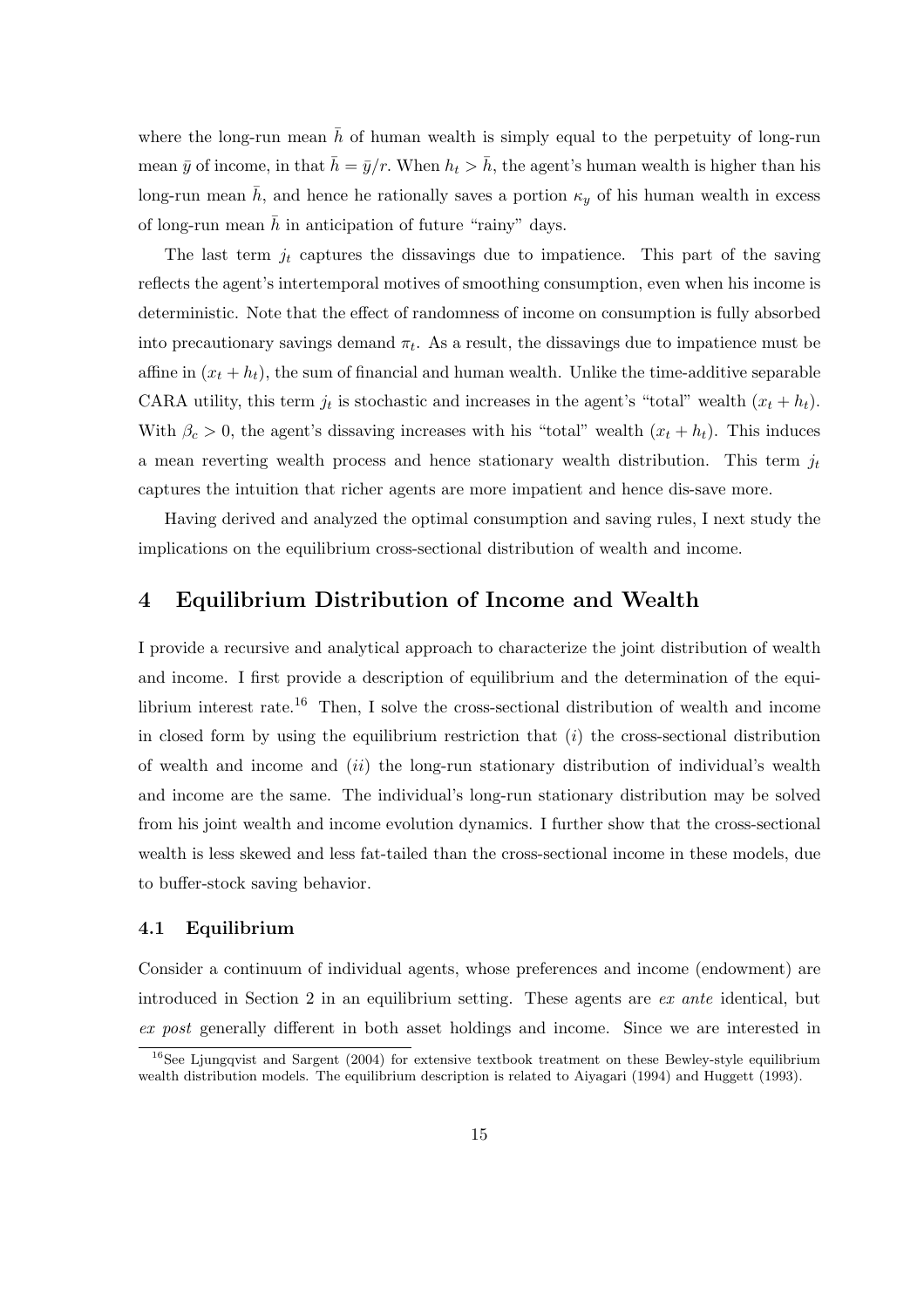the steady state cross-sectional distribution, we choose the initial distribution of wealth and income to be the steady state one. We thus will have a stationary economy where the individual agents' wealth and income move over time, and the cross-sectional distribution and aggregate quantities remain invariant at all times. The equilibrium environment is a stationary pure-exchange economy with a fixed supply of a risk-free asset, which the agent uses as the saving instrument. The equilibrium interest rate is determined by market clearing. The insights delivered in this paper may be also obtained in a production economy used in Aiyagari (1994) by introducing a neoclassical production function and thus using capital as the saving instrument.

We now provide a formal description of equilibrium.

**Definition 3** A stationary equilibrium is an interest rate r, an optimal saving rule  $q(x, y)$ , and a stationary cross-sectional distribution  $\Phi(x, y)$  of wealth and income for which

- the saving rule  $g(x, y)$  is optimal from the individual agent's perspective;
- the stationary distribution  $\Phi(x, y)$  is implied by the stationary distribution of income and the optimal saving rule  $g(x, y)$ ;
- The risk-free asset market clears at all time, in that

$$
\int \int \Phi(x, y) g(x, y) dx dy = 0.
$$
 (37)

Without loss of generality, I may normalize the initial total endowment of the risk-free asset to zero, as in Huggett (1993). That is, I consider a pure-exchange environment. An equilibrium production economy similar to Aiyagari (1994) may also be constructed.<sup>17</sup>

Next, I sketch out the equilibrium implications on the saving rule (28). Specifically, I show that the saving rule (28) implies that the precautionary saving demand is stochastic, and the wealth process is stationary. Moreover, the saving rule captures the intuition that wealth is a weighted average of past incomes.

 $17$ Alternatively, we may also support a net positive supply of assets in the economy. The economy will have the stationary equilibrium, provided that the initial cross-sectional distribution of wealth endowment is consistent with the steady-state cross-sectional distribution of wealth and income. One way to think about positive aggregate wealth in an exchange economy is to view these positive initial wealth endowment as the ownership endowment of a tree, which drops a continuous flow of dividend at a constant rate, which is the risk-free rate. Details are available upon request.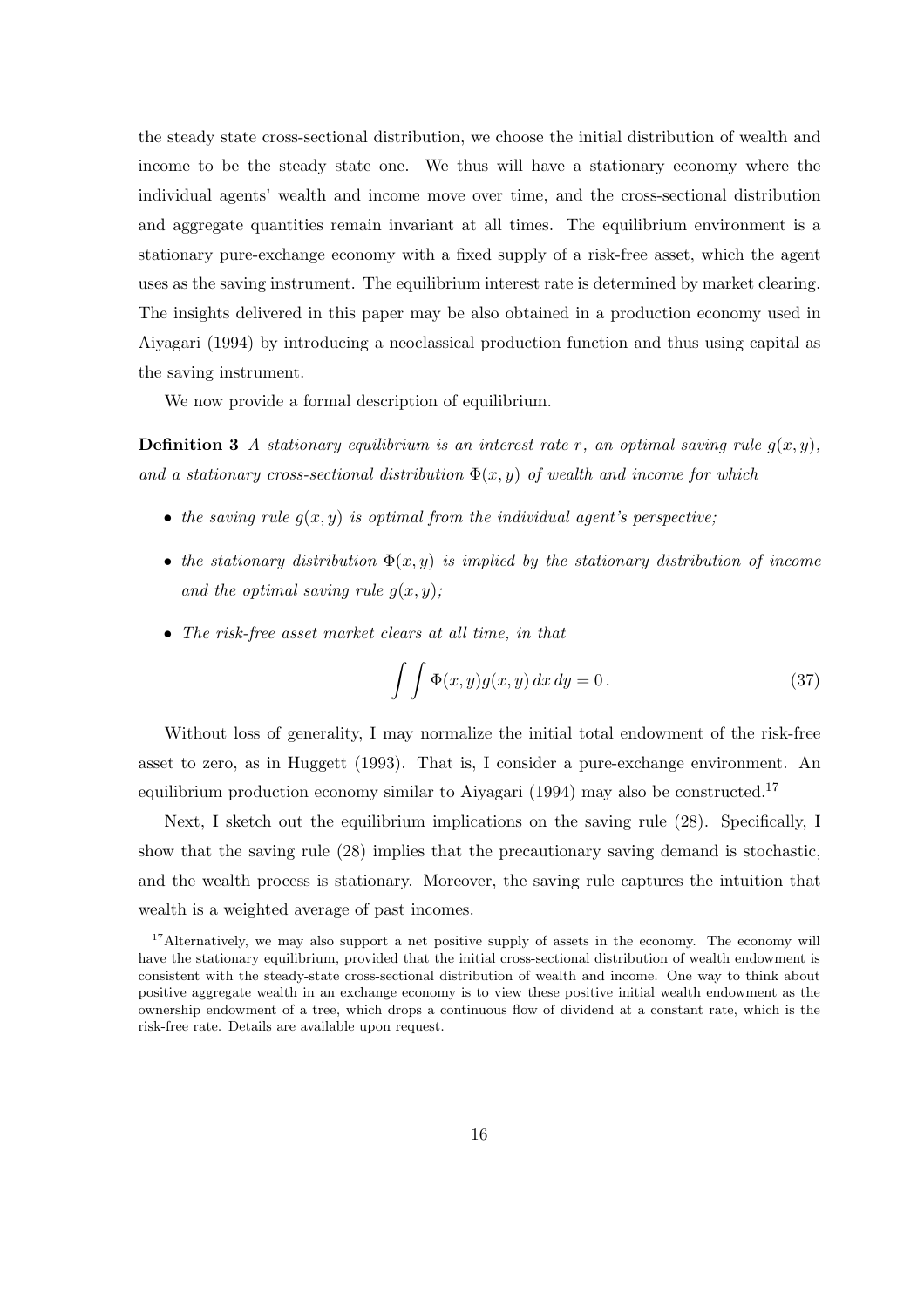#### 4.2 Stochastic Precautionary Saving and Stationary Wealth

In equilibrium, the aggregate saving (in flow terms) is zero. Plugging (28) into the market equilibrium condition (37) gives

$$
-\kappa_x \bar{x} + \psi \bar{y} + \kappa_0 = 0. \tag{38}
$$

The above equation thus defines the equilibrium interest rate.<sup>18</sup> Using  $(38)$ , I may write the agent's saving rule (28) (evaluated at the equilibrium interest rate) as follows:

$$
s_t = -\kappa_x \left( x_t - \bar{x} \right) + \psi \left( y_t - \bar{y} \right) \,, \tag{39}
$$

where  $\bar{x}$  is the average wealth and  $\bar{y}$  is the average income. Because the economy is normalized with a unit measure of agents, aggregate quantities such as wealth and income are the same as the corresponding average quantities. Because all agents are ex ante identical in the model,  $\bar{x}$  may be naturally interpreted as the target wealth. Note that agents discount future more when their wealth is higher ( $\beta_c > 0$ ). Hence, the wealth process is stationary as seen from a negative marginal propensity to save (MPS) out of wealth  $(\kappa_x > 0)$ , consistent with the notion of buffer stock.<sup>19</sup>

The saving rule (39) has two intuitive features: (i) wealth serves as a *buffer*, fluctuating around a finite "target" level  $\bar{x}$ ; (ii) the agent saves out of his current income if his income is larger than the average  $(y_t > \bar{y})$ , and otherwise dissaves. These two key properties of the saving rule are precisely captured by the two saving components: the precautionary saving term  $\pi_t$  and dissaving due to impatience term  $j_t$ , respectively. The *stochastic* precautionary saving  $\pi_t$  reflects the conditional *heteroskedasticity* of the income process, which makes the MPC ratio less than unity  $(a_h < 1)$ . Recall that richer agents have stronger demand for dissaving due to a greater magnitude of impatience as seen from  $j_t$  given in (33).

The linear equilibrium saving rule (39) substantially simplifies the analysis of the dispersion of the agent's endogenous wealth distribution relative to his stationary income distribu-

<sup>&</sup>lt;sup>18</sup>The equilibrium market clearing condition is analogous to that in standard Bewley models (Aiyagari (1994)).

<sup>&</sup>lt;sup>19</sup>By contrast, if the agent's impatience decreases in consumption ( $\beta_c < 0$ ), then the agent with a higher level of consumption is more patient, and accumulates more assets. This implies that the wealth process is not stationary, and suggests that wealth inequality widens up without bound over time in an infinite-horizon equilibrium model.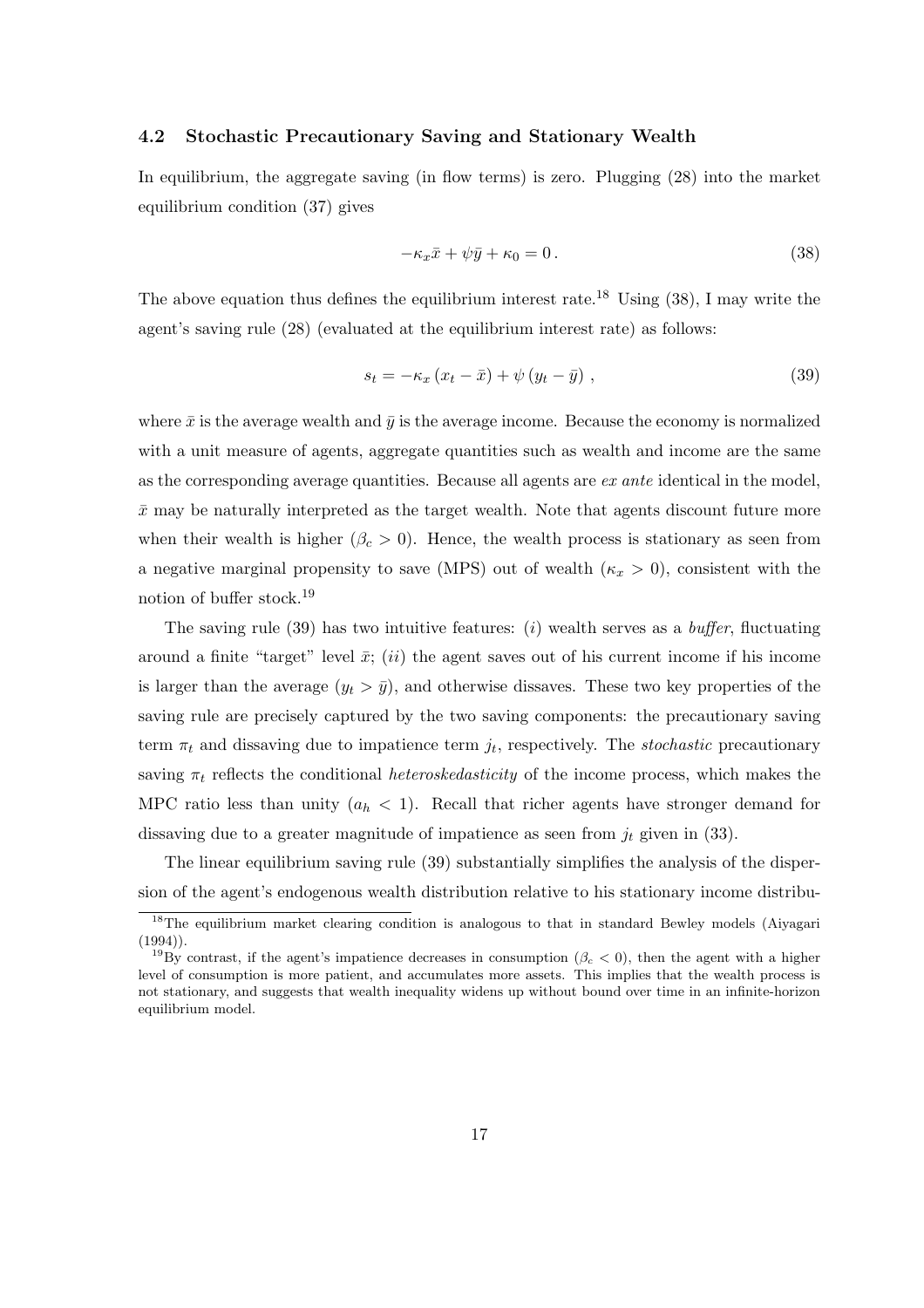tion. Equation (39) implies that the associated stationary wealth process x satisfies<sup>20</sup>

$$
x_t - \bar{x} = \psi \int_{-\infty}^t e^{-\kappa_x (t-s)} (y_s - \bar{y}) ds.
$$
 (40)

Without loss of generality, we choose current time to be 0 and suppose that the agent's wealth distribution have reached steady state. We may then re-write (40) as follows (with  $t = 0$  and  $u = -s$ :  $r^{\infty}$ 

$$
x_0 - \bar{x} = \frac{\psi}{\kappa_x} \int_0^\infty wt(u) (y_{-u} - \bar{y}) du,
$$
\n(41)

where the weight  $wt(u)$  for  $(y_{-u} - \bar{y})$  is given by  $wt(u) = \kappa_x e^{-\kappa_x u}$  and sums to unity, in that  $r^{\infty}$  $0^{\infty}$  wt(u)du = 1. Equation (41) states that the deviation of long-run wealth from its mean,  $(x_0 - \bar{x})$  is proportional to a weighted sum of  $(y_{-u} - \bar{y})$ , the deviation of his past income  $y_{-u}$  from its long-run mean  $\bar{y}$ . First, the weight  $wt(u)$  for the income deviation from its long-run mean,  $(y_{-u} - \bar{y})$  decays exponentially in "time distance" u at the rate of  $\kappa_x$ . For the agent whose discount rate increases more with his past consumption (a higher  $\beta_c$ ), the agent dis-saves at a higher rate  $\kappa_x = \beta_c/\gamma$ . As a result, a "stronger" averaging effect induces a lower wealth dispersion, ceteris paribus. On the other hand, when the income risk increases with the level of income (conditional heteroskedasticity), the agent's precautionary motive will induce the agent to save more out of income, *ceteris paribus*. This suggests a higher MPS  $\psi$  out of income, which in turn implies a more dispersed wealth distribution relative to income. This can been seen from (41) where wealth in excess of its long-run mean,  $(x_0 - \bar{x})$ , is a constant multiple  $\psi/\kappa_x$  of  $\int_0^\infty wt(u) (y_{-u} - \bar{y}) du$ , with the multiple increasing in the MPS  $\psi$ . In Section 4.3, we will return to these two opposing effects: (i) dispersion reduction of stationary wealth relative to stationary income due to buffer stock saving ( $\kappa_x > 0$ ) and (ii) high precautionary saving induced by a risky (conditionally heteroskedastic) income process.<sup>21</sup>

In order to deepen our insights, I next provide an analytical characterization for the cross-sectional stationary distribution of wealth and income.

### 4.3 Cross Sectional Distribution

Let  $(X \ Y)^T$  be the random vector that has the cross-sectional stationary distribution  $\Phi(x, y)$ of wealth and income, and  $\mu =$ ¡  $\mu_X$   $\mu_Y$ <sup>'</sup> = (  $\bar{x}$   $\bar{y}$  be the corresponding first moment.

$$
d[e^{\kappa_x t} (x_t - \bar{x})] = \psi (y_t - \bar{y}) e^{\kappa_x t} dt.
$$

<sup>&</sup>lt;sup>20</sup>Using the definition of saving  $s_t = \dot{x}_t$ , we apply integration by parts to the formula (39) and obtain

Integrating the above from  $-\infty$  to current time t yields (40).

 $^{21}$ I am grateful to the referee for suggesting this line of discussions.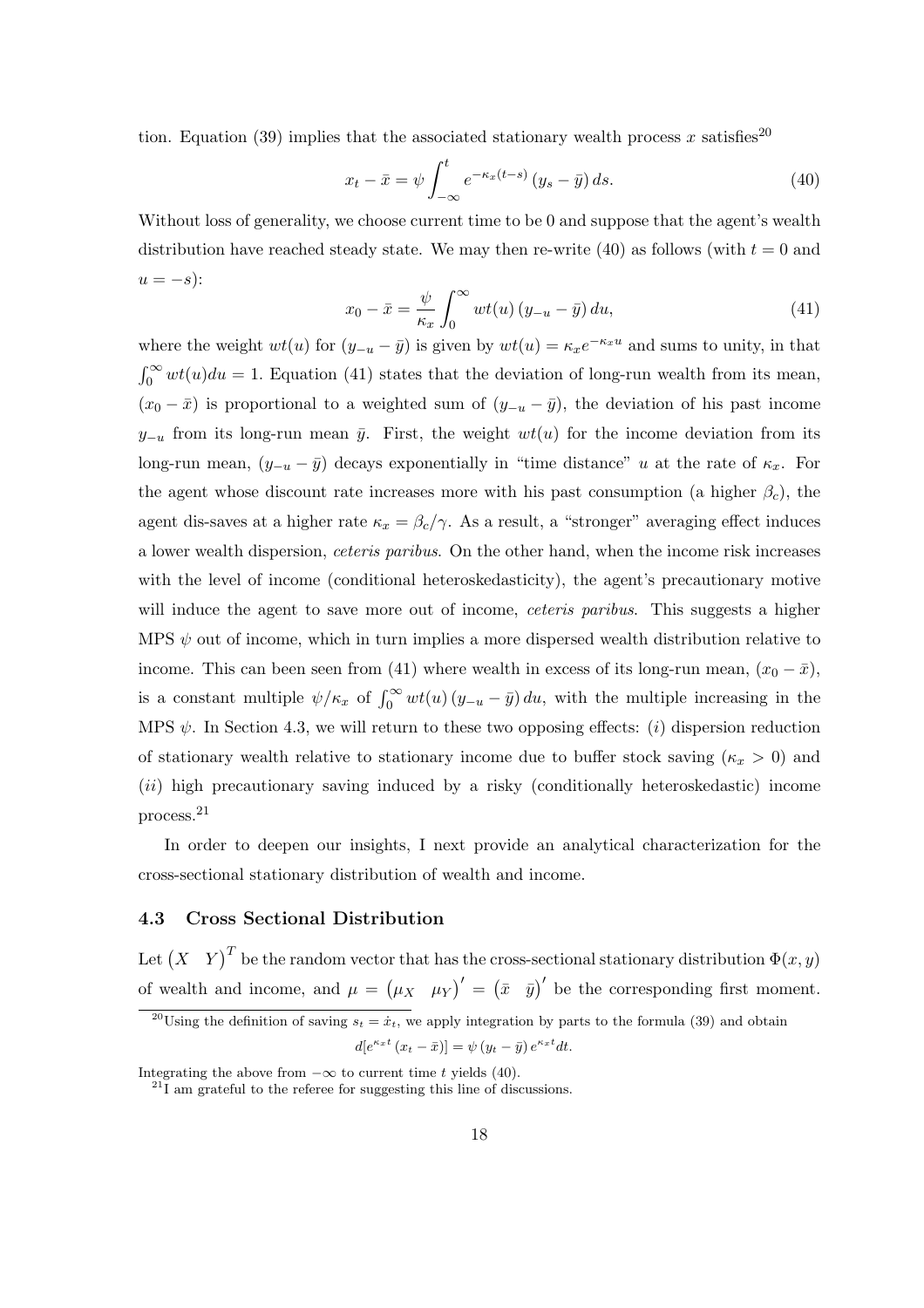Note that  $\mu_X$  is equal to the target wealth  $\bar{x}$  and  $\mu_Y$  is equal to the long-run income  $\bar{y}$  of a representative individual. Let  $M_{i,j}$  be the moment of the joint distribution of income and wealth, defined below:

$$
M_{i,j} \equiv E\left[ (X - \mu_X)^i (Y - \mu_Y)^j \right], \text{ for } i, j = 0, 1, \cdots.
$$
 (42)

Infinite-horizon and stationarity assumptions together imply that the stationary cross-sectional distribution is the same as the individual's steady-state distribution. Using this equivalence, I compute the cross-sectional distribution of wealth and income, by working with the dynamics of individual income and wealth. Let  $w$  and  $v$  denote de-meaned wealth and de-meaned income, respectively, in that  $w_t = x_t - \mu_X$ , and  $v_t = y_t - \mu_Y$ .

The joint dynamics of de-meaned wealth and de-meaned income  $(w_t \text{ and } v_t)$  may be written as

$$
d\begin{pmatrix} w_t \\ v_t \end{pmatrix} = \left[ \begin{pmatrix} -\kappa_x & \psi \\ 0 & -\kappa \end{pmatrix} \begin{pmatrix} w_t \\ v_t \end{pmatrix} + \begin{pmatrix} 0 \\ \bar{\alpha} \end{pmatrix} \right] dt + \begin{pmatrix} 0 \\ \sqrt{l_0 + l_1 v_t} \end{pmatrix} dW_t + \begin{pmatrix} 0 \\ 1 \end{pmatrix} dZ_t, \qquad (43)
$$

where  $\bar{\alpha} = \alpha - \kappa \mu_Y$ , and  $\bar{l}_0 = l_0 + l_1 \mu_Y$ . The de-meaned income process v jumps at a stochastic intensity  $\bar{\lambda}_0 + \lambda_1 v$ , where  $\bar{\lambda}_0 = \lambda_0 + \lambda_1 \mu_Y$ .

Appendix B supplies the details for the complete characterization of the cross moments  $M_{i,j}$  defined in (42) for any non-negative integers i and j. It shows that the cross moment  $M_{i,j}$  is a linear combination of lower-order moments  $M_{i,k}$ , for  $0 \leq k \leq j-1$ , and the cross moment  $M_{i-1,j+1}$ , in that

$$
M_{i,j} = \frac{1}{\mathcal{K}_{ij}} \left( P_1(j) M_{i,j-1} + P_2(j) M_{i,j-2} + \sum_{n=3}^j P_n(j) M_{i,j-n} + i\psi M_{i-1,j+1} \right), \tag{44}
$$

where  $\mathcal{K}_{ij}$ ,  $P_1(j)$ ,  $P_2(j)$ , and  $P_n(j)$  are given by (B.3), (B.4), (B.5), and (B.6). Since (44) also applies to  $M_{i-1,j+1}$  and  $M_{i,k}$ , it is straightforward to conclude that  $M_{i,j}$  may be written as a linear combination of the cross-sectional income moments  $M_{0,k}$ , for  $0 \leq k \leq i+j$ . This result is intuitive and useful. It states that the cross moment  $M_{i,j}$  whose total order is  $i + j$ is given by a weighted sum of income moments up to the order  $(i + j)$ . As a special case of this result  $(j = 0)$ , the wealth moment of order i is only related to the income moments up to order  $i$ , but does not depend on any income moments higher than order  $i$ .

Having developed the general recursive formulation of moments for the joint distribution, I now analyze some specific implications of the model.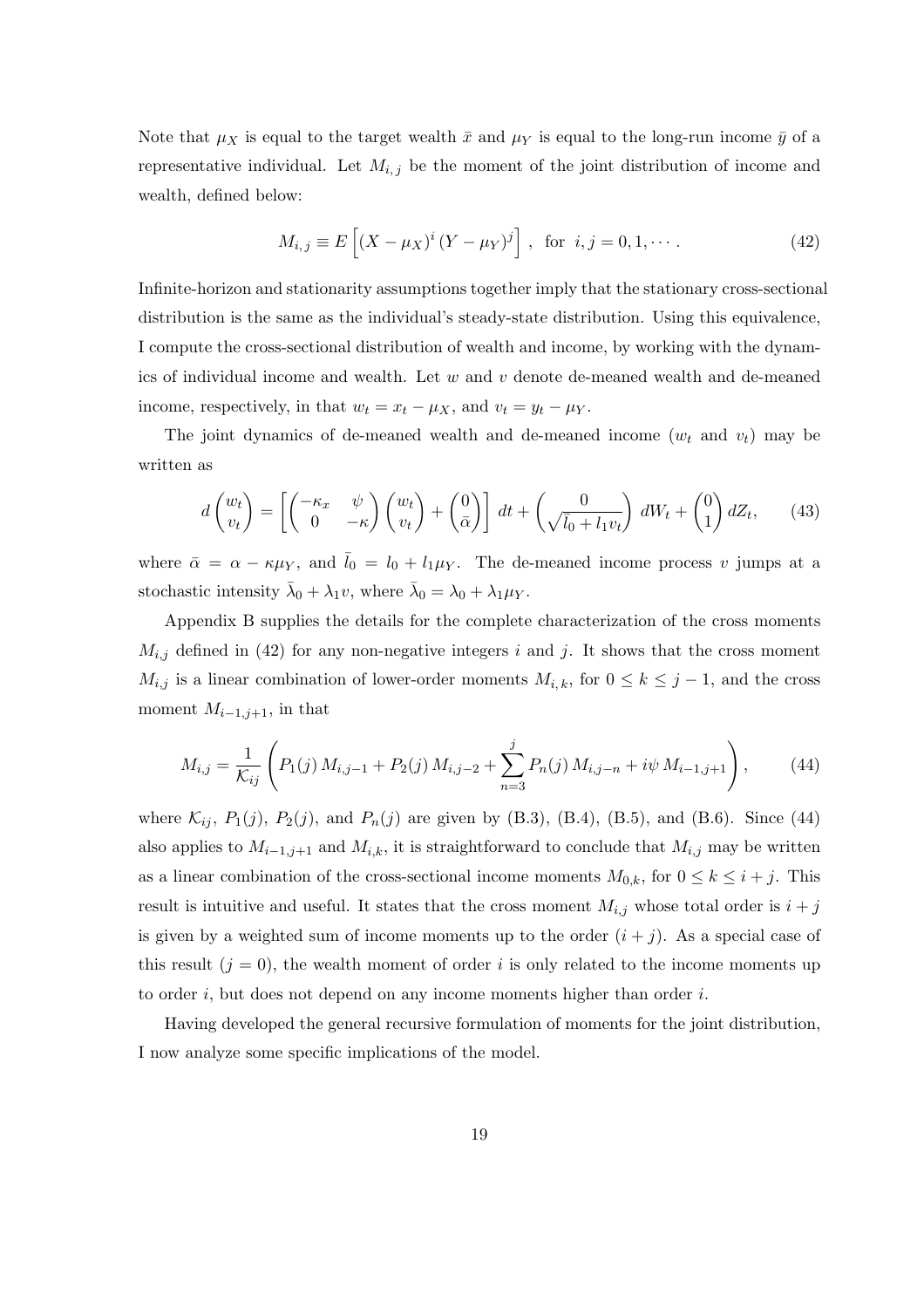Corollary 1 The wealth moments are related to the moments of the joint wealth and income as follows:

$$
M_{i,0} = \frac{\psi}{\kappa_x} M_{i-1,1},
$$
\n(45)

$$
M_{i,1} = \frac{i\psi}{i\kappa_x + \kappa_y} M_{i-1,2}.
$$
\n
$$
(46)
$$

An immediate implication of the above two equations is

$$
M_{i,0} = \frac{(i-1)\psi^2}{\kappa_x[(i-1)\kappa_x + \kappa_y]} M_{i-2,2}, \quad i \ge 2.
$$
 (47)

Corollary 1 imposes a set of linear testable restrictions between the stationary moment  $M_{i,0}$  of wealth and the cross-moment  $M_{i-1,1}$ , for any  $i \geq 2$ . Using Corollary 1, I show that the mean-reversion rates of income and wealth  $(\kappa_x$  and  $\kappa)$ , and the MPS  $\psi$  out of income determine the correlation coefficient  $\rho$  and the variance ratio  $\sigma_X^2/\sigma_Y^2$  between wealth and income.

**Corollary 2** The variance ratio  $\sigma_X^2/\sigma_Y^2$  and the correlation coefficient  $\rho$  between income and wealth are given by

$$
\frac{\sigma_X^2}{\sigma_Y^2} = \frac{\psi^2}{\kappa_x(\kappa_x + \kappa_y)},\tag{48}
$$

$$
\rho = \sqrt{\frac{\kappa_x}{\kappa_x + \kappa_y}} = \sqrt{\frac{1}{1 + \eta}},\tag{49}
$$

respectively, where

$$
\eta = \kappa_y / \kappa_x. \tag{50}
$$

The marginal propensity  $\psi$  to save out of income is in general positive. This implies a positive correlation between income and wealth:  $\rho > 0$ . Equation (49) implies that the correlation coefficient  $\rho$  decreases with  $\eta$ . A more persistent (lower  $\kappa_y$ ) income process implies that current income is more correlated with the past income. Since wealth is accumulated out of past income, this suggests a higher correlation between current income and wealth, ceteris paribus.

The variance ratio  $\sigma_X^2/\sigma_Y^2$  is a natural measure of cross-sectional wealth dispersion relative to cross-sectional income. Clearly, the MPS  $\psi$  out of income plays a crucial role in determining this variance ratio. When income shocks are more conditionally heteroskedastic (a higher  $l_1$ or  $\lambda_1$ ), the MPS  $\psi$  is higher. The greater incentive to accumulate wealth will in turn make wealth more volatile than income, giving rise to a higher variance ratio  $\sigma_X^2/\sigma_Y^2$ . However,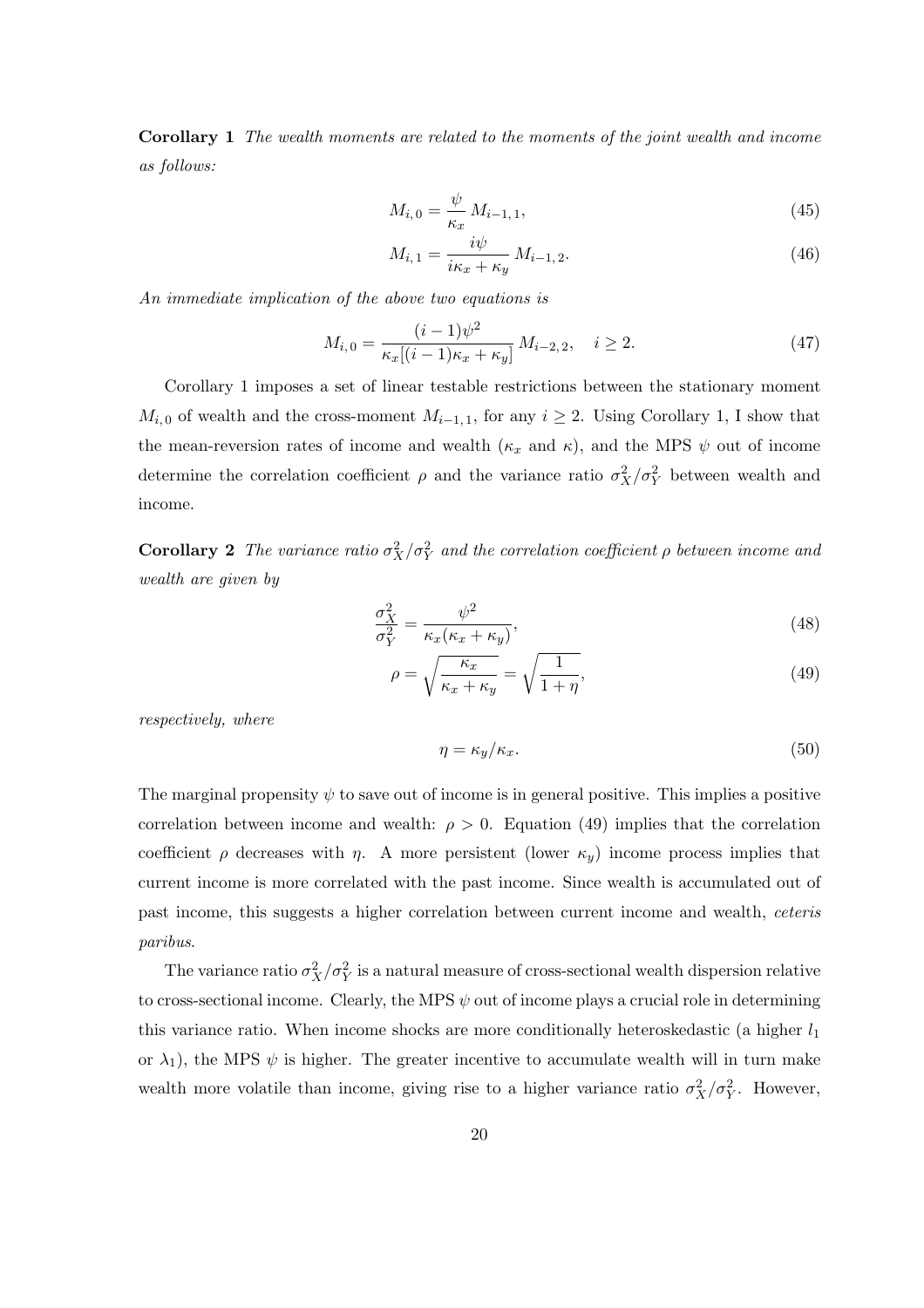the variance ratio does not capture higher-order effects such as *relative* skewness and *relative* fat-tails of the wealth distribution relative to the income distribution. One way to capture these results is to use the following metric:

Definition 4 A measure of relative wealth-to-income inequality is

$$
J_i \equiv \frac{E\left[ (X - \mu_X) / \sigma_X \right]^i}{E\left[ (Y - \mu_Y) / \sigma_Y \right]^i} = \frac{M_{i,0} / \sigma_X^i}{M_{0,i} / \sigma_Y^i}.
$$
\n(51)

Trivially by construction,  $J_2 = 1$ . The coefficients  $J_3$  and  $J_4$  are the wealth-to-income skewness and wealth-to-income kurtosis ratios, respectively. These relative dispersion measures have controlled for the difference between the variance of wealth  $\sigma_X^2$  and the variance of income  $\sigma_Y^2$ , because these measures are based on "standardized" wealth,  $(X - \mu_X)/\sigma_X$  and "standardized" income  $(Y - \mu_Y)/\sigma_Y$ , where "standardized" random variables refer to those with zero mean and unity variance.

Using the variance ratio (48), we may write "standardized" stationary wealth as follows:

$$
\frac{x_0 - \mu_X}{\sigma_X} = \sqrt{1 + \eta} \int_0^\infty wt(u) \left( \frac{y_{-u} - \mu_Y}{\sigma_Y} \right) du,\tag{52}
$$

where  $\eta = \kappa_y/\kappa_x$ . Equation (52) implies that the MPS  $\psi$  does not directly affect the distribution of "standardized" stationary wealth. This is because a higher MPS  $\psi$  out of income increases both the variance and higher order moments for stationary wealth in such a way that it does not affect the moments for the "standardized" wealth directly. Equation (52) states that the standardized wealth is proportional to a weighted average of past "standardized" incomes, with a multiple larger than unity. On one hand, the multiple  $\sqrt{1+\eta}$  being larger than unity indicates that the "standardized" wealth is more dispersed than the weighted average of past "standardized" income, ceteris paribus. Moreover, a higher degree of mean reversion for income (a higher  $\kappa_y$  and hence a higher  $\eta = \kappa_y/\kappa_x$ ) implies a larger multiple. On the other hand, averaging past "standardized" incomes that are mean reverting further reduces dispersion for wealth. Therefore, the moments for the standardized wealth may be either larger or small than the (corresponding) moments for the standardized income, depending on whether the "averaging" effect is stronger than the "multiple" effect or not. The net effect of mean reversion on the relative dispersion of wealth to income is indeterminate in general.

I next present a few example economies that provide explicit solutions to the skewness and kurtosis moments, using the general recursive formulation (44) for the moments of the joint distribution. We show that stationary cross-sectional (standardized) wealth is less skewed and less fat-tailed than stationary cross-sectional (standardized) income because the "averaging"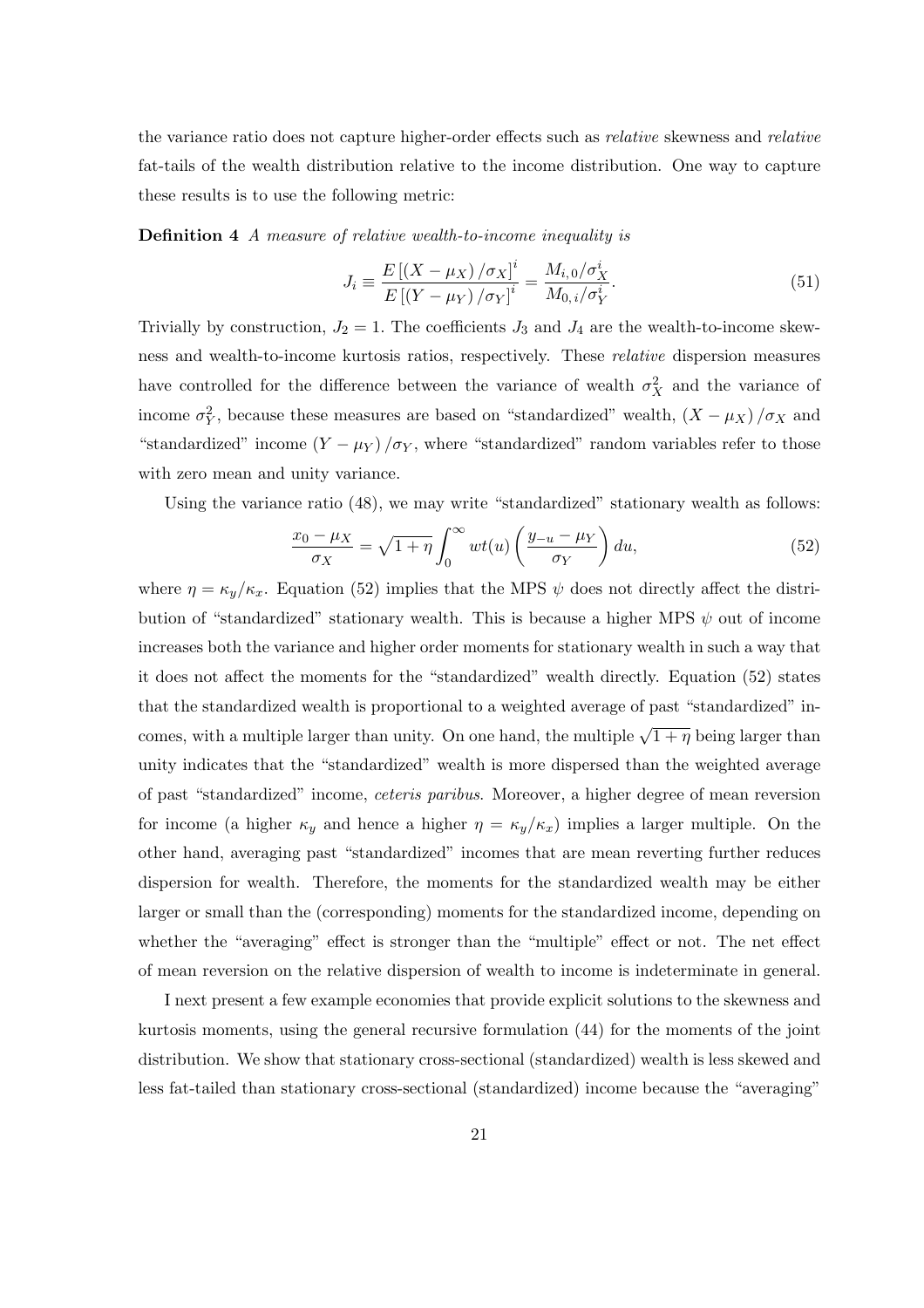effect turns out to be stronger than the "multiple" effect in the example economies studied below.

#### 4.4 A Gaussian Model of Income

If the income process (1) is conditionally homoskedastic without jumps, namely, an Ornstein-Uhlenbeck process, then (43) is simplified to a first-order SDE, in that

$$
d\begin{pmatrix} w_t \\ v_t \end{pmatrix} = \begin{pmatrix} -\kappa_x & \psi \\ 0 & -\kappa \end{pmatrix} \begin{pmatrix} w_t \\ v_t \end{pmatrix} dt + \begin{pmatrix} 0 \\ \sigma_0 \end{pmatrix} dW_t, \tag{53}
$$

where  $\bar{\alpha} = 0$  by equilibrium restriction. Note that the MPS  $\psi$  out of income is given by  $\psi = (\kappa - \kappa_x)/(r + \kappa)$ . Because the bi-variate process of income and wealth is conditionally homoskedastic and Gaussian, the *stationary* distribution  $\Phi(x, y)$  of wealth and income is bivariate normal.<sup>22</sup> The joint normality implies that both the marginal distribution of wealth and that of income are Gaussian. Corollary 2 gives the variance ratio and correlation between wealth and income, which then completely characterize the joint income-wealth distribution.

Obviously, this example provides a counter-factual prediction on the cross sectional joint distribution, as neither cross-sectional wealth nor income is normally distributed empirically. However, it gives a good benchmark against which we may think about the determinants of the skewness and fat-tails of the wealth distribution.

#### 4.5 A Conditionally Homoskedastic Jump-Diffusion Model of Income

One simple way to incorporate skewness and kurtosis into income is to generalize an Ornstein-Uhlenbeck income process as in  $(53)$  by adding a conditionally homoskedastic jump component. That gives a special case of (1) with  $l_1 = \lambda_1 = 0$ .

Appendix B.1 shows that the skewness and excess kurtosis ratios are given by

$$
\frac{S_X}{S_Y} = \frac{2\sqrt{(1+\eta)^3}}{(2\eta+1)(\eta+2)} \le 1,
$$
\n(54)

$$
\frac{K_X}{K_Y} = \frac{3(1+\eta)}{(1+3\eta)(3+\eta)} \le 1,
$$
\n(55)

respectively. Therefore,  $J_3 = S_X/S_Y \leq 1$  and  $J_4 = (K_X + 3)/(K_Y + 3) \leq 1$ , for all  $\eta > 0$ . This states that cross-sectionally, wealth is less skewed and less fat-tailed than income, in this self-insurance-based equilibrium model. As we noted earlier, the MPS  $\psi$  out of income does not matter for either the skewness ratio  $J_3$  or the kurtosis ratio  $J_4$ . This is because the MPS  $\psi$  does not matter for the distribution of "standardized" stationary wealth.

<sup>&</sup>lt;sup>22</sup>See Karatzas and Shreve (1991), or Appendix D in Duffie (2001).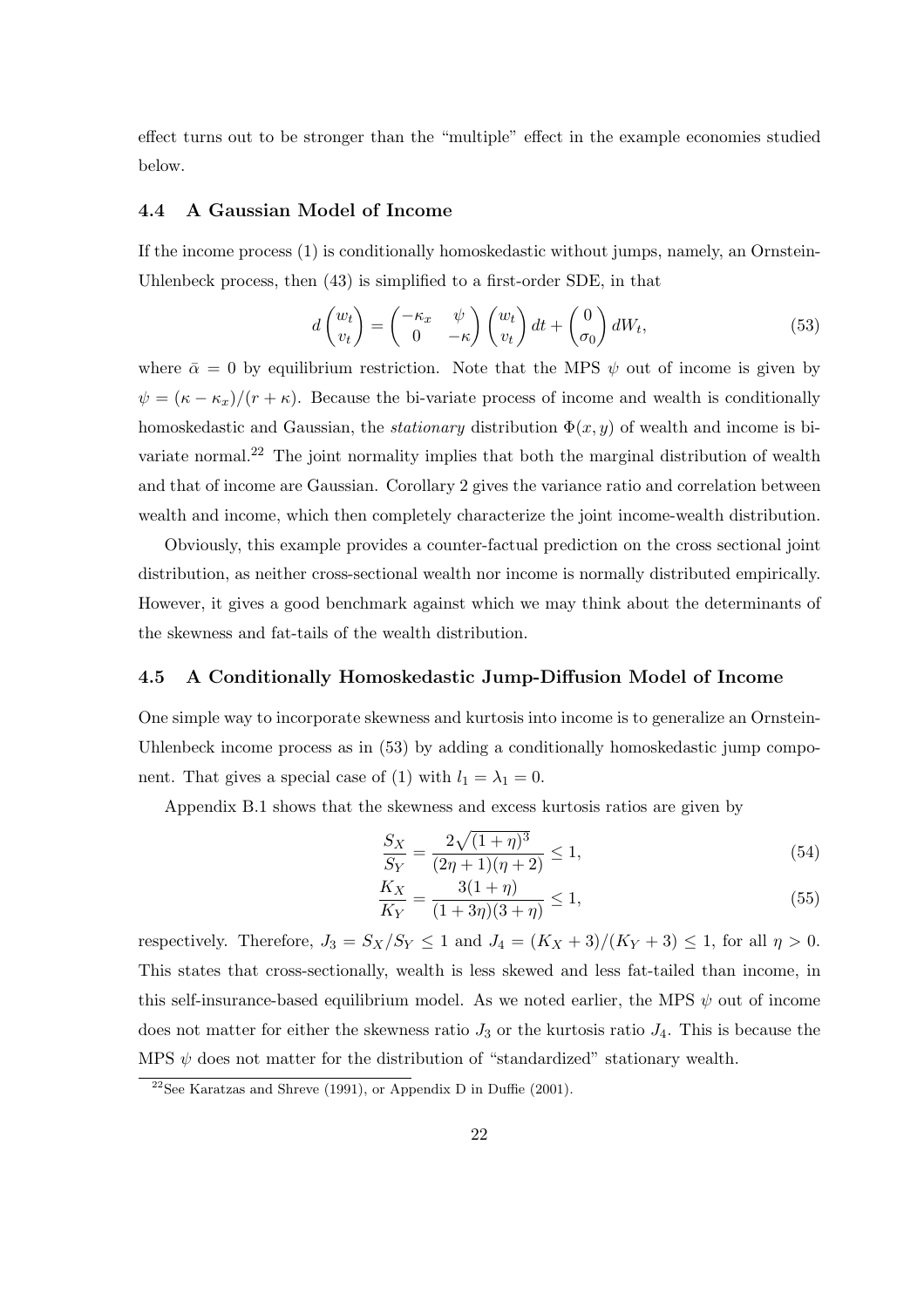This jump model implies that  $\psi = (\kappa - \kappa_x)/(r + \kappa)$ , and thus predicts a constant precautionary savings demand. A positively-skewed jump distribution  $\nu$  implies a positively-skewed income distribution, which endogenously generates a positively-skewed wealth distribution. Empirically, both income and wealth are positively skewed. This model captures the intuition that a skewed income distribution may lead to a skewed wealth distribution.

#### 4.6 A Conditionally Heteroskedastic Model of Income

Although Subsection 4.5 generates a model of skewed and fat-tailed wealth distribution, the associated optimal consumption rule predicts a constant precautionary savings demand. However, in general, precautionary saving is stochastic and depends on the level of wealth and income. Next, I propose a model that generates stochastic precautionary saving by using a conditionally heteroskedastic income process, a special case of (1), in that

$$
dy_t = \kappa (\theta - y_t) dt + \sigma \sqrt{y_t} dW_t.
$$
\n(56)

Since the conditional variance of changes in income is proportional to the level of income, the precautionary savings demand induces a lower MPC out of human wealth than out of financial wealth.<sup>23</sup> The stationary distribution for the income process  $(56)$  is a Gamma distribution. Appendix B.2 shows that the skewness and kurtosis ratios are given by

$$
\frac{S_X}{S_Y} = \frac{2\sqrt{1+\eta}}{2+\eta} \le 1,
$$
\n(57)

$$
\frac{K_X}{K_Y} = \frac{5\eta + 6}{(3 + \eta)(2 + \eta)} \le 1.
$$
\n(58)

Therefore,  $J_3 = S_X/S_Y \le 1$  and  $J_4 = (K_X + 3)/(K_Y + 3) \le 1$ . This again confirms our intuition that cross-sectionally, wealth is less skewed and less fat-tailed than income.

In this section, I have provided a complete characterization for the equilibrium crosssectional distribution of wealth and income by developing a recursive formulation for the moments of the joint distribution of wealth and income. Using the recursive formulation, I have illustrated that cross-sectional wealth is less skewed and less fat-tailed than crosssectional income by working out the details for several model economies.

<sup>&</sup>lt;sup>23</sup>We impose the parametric restriction  $2\kappa\theta \geq \sigma^2$  to ensure that the boundary of zero income is never visited in finite time, and therefore, income always stays positive. See Feller (1951) and Cox, Ingersoll, Jr., and Ross (1985).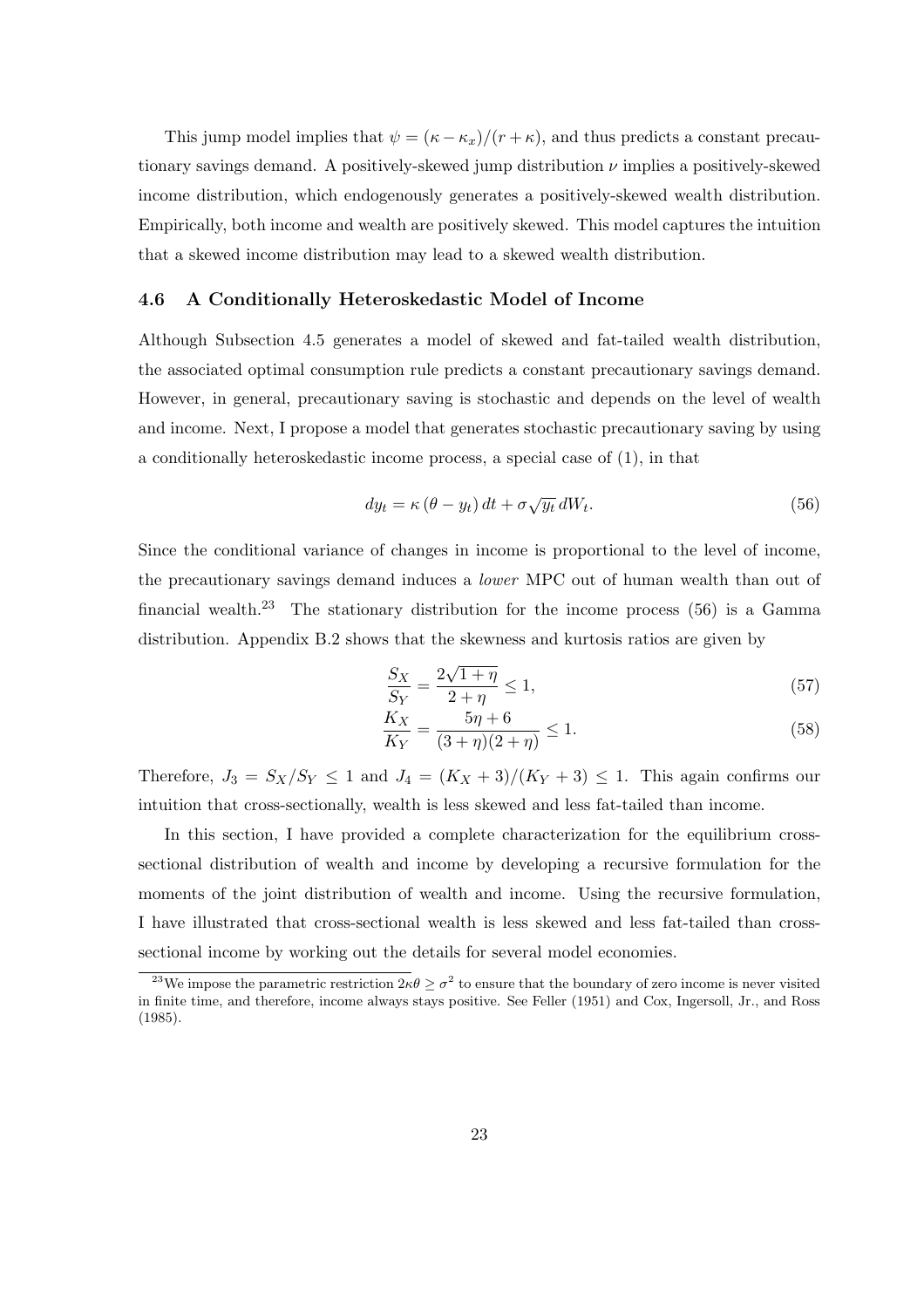# 5 Conclusions

This paper develops an incomplete markets consumption-saving model and then derives the equilibrium cross-sectional distribution of wealth and income in closed form. It first proposes a general income process, known as an affine (jump diffusion) process, which allows for both conditional heteroskedasticity of income changes and jumps in income. This paper then derives an explicit buffer-stock saving rule for agents with inter-temporally dependent preferences as in Uzawa (1968) and Obstfeld (1990). The consumption model has the desirable property of stochastic precautionary savings.

This paper then provides an analytical solution for the stationary distribution of wealth and income in a heterogeneous agent (Bewley-style) economy, by exploiting the analytically tractable but also rich "affine" structure of the model. The analytical feature of the model allows us to show that the individual agent's wealth is a weighted average of past incomes. In equilibrium, the individual's long-run steady-state distribution is equal to the cross-sectional distribution. The impatience (increasing with past consumption) helps to generate a crosssectional distribution for (standardized) wealth that is smoother than the cross-sectional distribution for (standardized) income. While income volatility naturally feeds into the higher order moments of wealth, the persistence of income shocks and the mean reversion of wealth (induced by the impatience assumption) are the main determinants of cross-sectional wealthincome correlation and the relative dispersion of "standardized" wealth to "standardized" income, such as the relative skewness and the relative kurtosis (fat-tails) of the cross-sectional wealth to the cross-sectional income. I develop these new insights and results on wealth distribution by providing an analytical recursive formulation for the moments of the joint distribution of income and wealth. This recursive formulation of the moments completely characterizes the joint distribution of wealth and income. The analytical approach developed here provides a complementary perspective to the existing literature towards the understanding of equilibrium wealth distribution.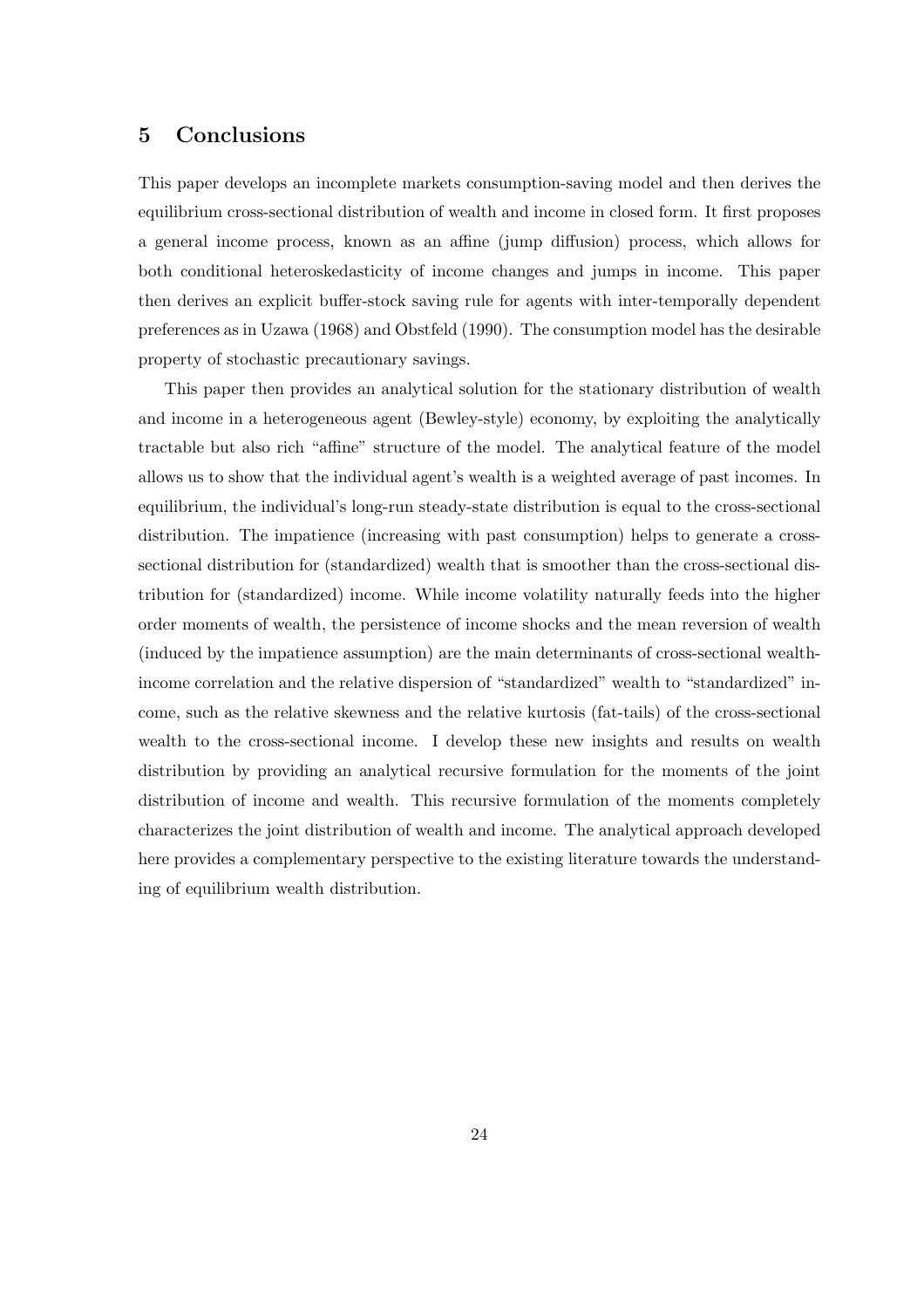# Appendices

### A Proof of Proposition 1

This appendix derives the optimal consumption rule (12) reported in Proposition 1. I conjecture that the value function  $J(x, y)$  takes an exponential-affine form:

$$
J(x,y) = -\frac{1}{\gamma \omega} \exp \left[ -\gamma \omega \left( x + a_y y + a_0 \right) \right], \tag{A.1}
$$

where  $\omega$ ,  $a_y$ , and  $a_0$  are constant coefficients to be determined. The first-order condition (11) implies that

$$
\bar{c} = \omega \left( x + a_y y + \bar{a} \right),\tag{A.2}
$$

where

$$
\bar{a} = -\frac{1}{\gamma \omega} \log \left( 1 - \frac{\beta_c}{\gamma \omega} \right) + a_0.
$$
\n(A.3)

Plugging the implied values for  $\bar{c}$ ,  $J_x$ ,  $J_y$ , and  $J_{yy}$  into (9) leaves

$$
0 = -\frac{1}{\gamma} \left( 1 - \frac{\beta_c}{\gamma \omega} \right) + [\beta_0 + \beta_c \omega (x + a_y y + \bar{a})] \frac{1}{\gamma \omega} + [(r - \omega)x + (1 - \omega a_y) y - \omega \bar{a}]
$$
  
+  $(\alpha - \kappa y) a_y + \frac{1}{2} (l_0 + l_1 y) \times (-\gamma \omega a_y^2) - (\lambda_0 + \lambda_1 y) \frac{1}{\gamma \omega} E \left[ e^{-\gamma \omega a_y q} - 1 \right].$  (A.4)

Because the above equality holds for any wealth  $x$  and income  $y$ , we thus have

$$
0 = \beta_c \omega \frac{1}{\gamma \omega} + (r - \omega), \tag{A.5}
$$

$$
0 = \frac{\beta_c \omega a_y}{\gamma \omega} + (1 - \omega a_y) - \kappa a_y - \frac{\gamma \omega a_y^2 l_1}{2} - \frac{\lambda_1}{\gamma \omega} \left[ \zeta(-\gamma \omega a_y) - 1 \right],\tag{A.6}
$$

$$
0 = -\frac{1}{\gamma} \left( 1 - \frac{\beta_c}{\gamma \omega} \right) + \frac{\beta_0 + \beta_c \omega \bar{a}}{\gamma \omega} - \omega \bar{a} - \frac{\gamma \omega a_y^2 l_0}{2} - \frac{\lambda_0}{\gamma \omega} \left[ \zeta(-\gamma \omega a_y) - 1 \right], \tag{A.7}
$$

where  $\zeta(\cdot)$  is the Laplace transform of the jump distribution. Simplifying (A.5), (A.6) and (A.7) gives the form of the optimal consumption rule, reported from (12) to (20).

### B Calculating Cross Moments

This appendix characterizes the cross-sectional distribution of income and wealth by computing the moments. I calculate all moments  $M_{i,j}$ , by exploiting the recursive structure in the drift function for the dynamics of  $\{w_t^i v_t^j\}$  $t_i^j$ , for non-negative integers i and j.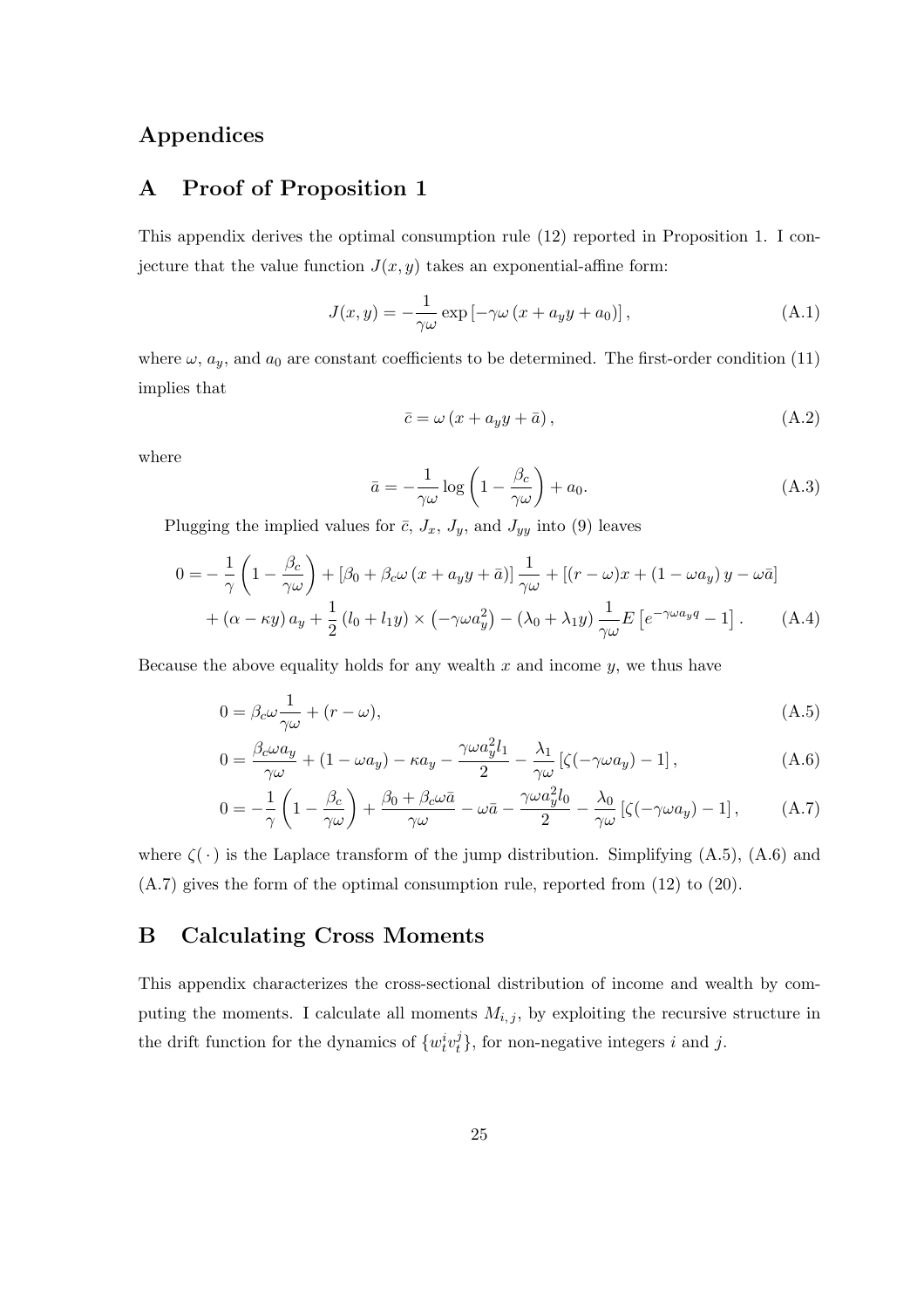Under technical regularity conditions, Ito's formula implies that the drift function  $D_t(i, j)$ of  $w_t^i v_t^j$  $\frac{\jmath}{t}$  is

$$
D_{t}(i, j) = iw_{t}^{i-1}v_{t}^{j}(-\kappa_{x}w_{t} + \psi v_{t}) + jw_{t}^{i}v_{t}^{j-1}(\bar{\alpha} - \kappa v_{t}) + \frac{1}{2}j(j-1)w_{t}^{i}v_{t}^{j-2}(\bar{l}_{0} + l_{1}v_{t}) + (\bar{\lambda}_{0} + \lambda_{1}v_{t})w_{t}^{i}E\left[(v_{t} + q)^{j} - v_{t}^{j}\right],
$$
\n(B.1)

where q is the pure jump size drawn from the distribution  $\nu$ , and E is taken with respect to the jump distribution. Using the binomial expansion, (B.1) implies that

$$
D_{t}(i, j) = - (i\kappa_{x} + j\kappa) (w_{t}^{i}v_{t}^{j}) + j\bar{\alpha} (w_{t}^{i}v_{t}^{j-1}) + \frac{l_{1}}{2}j(j-1) (w_{t}^{i}v_{t}^{j-1})
$$
  
+  $\frac{\bar{l}_{0}}{2}j(j-1) (w_{t}^{i}v_{t}^{j-2}) + i\psi(w_{t}^{i-1}v_{t}^{j+1}) + (\bar{\lambda}_{0} + \lambda_{1}v_{t}) \sum_{n=0}^{j-1} {j \choose n} \delta_{j-n} (w_{t}^{i}v_{t}^{n})$   
=  $-\mathcal{K}_{ij}(w_{t}^{i}v_{t}^{j}) + P_{1}(j) (w_{t}^{i}v_{t}^{j-1}) + P_{2}(j) (w_{t}^{i}v_{t}^{j-2}) + \sum_{n=3}^{j} P_{n}(j) (w_{t}^{i}v_{t}^{j-n})$   
+  $i\psi(w_{t}^{i-1}v_{t}^{j+1}),$  (B.2)

where

$$
\mathcal{K}_{ij} = i\kappa_x + j\kappa_y,\tag{B.3}
$$

$$
P_1(j) = j\left(\bar{\alpha} + \bar{\lambda}_0 \delta_1\right) + \begin{pmatrix} j \\ 2 \end{pmatrix} (l_1 + \lambda_1 \delta_2) = \begin{pmatrix} j \\ 2 \end{pmatrix} (l_1 + \lambda_1 \delta_2), \tag{B.4}
$$

$$
P_2(j) = \binom{j}{2} \left(\bar{l}_0 + \bar{\lambda}_0 \delta_2\right) + \binom{j}{3} \lambda_1 \delta_3,\tag{B.5}
$$

$$
P_n(j) = \binom{j}{n} \bar{\lambda}_0 \delta_n + \binom{j}{n+1} \lambda_1 \delta_{n+1}, \quad 3 \le n \le j,
$$
 (B.6)

and  $\kappa_y = \kappa - \lambda_1 \delta_1$ . Equation (B.4) follows  $\bar{\alpha} + \bar{\lambda}_0 \delta_1 = \alpha_y - \kappa_y \mu_Y = 0$ , using the steady-state stationarity condition  $\mu_Y = \alpha_y/\kappa_y$ . The parameter  $\mathcal{K}_{ij}$  may be viewed as the rate of mean reversion for  $\{w_t^i v_t^j\}$  $t<sub>t</sub><sup>j</sup>$ . It is equal to the sum of income and wealth mean reversion rates, multiplied by their corresponding power.

Equation (B.2) implies that

$$
E\left(w_i^i v_t^j\right) = e^{-\mathcal{K}_{ij}t} E\left(w_0^i v_0^j\right) + \int_0^t e^{-\mathcal{K}_{ij}(t-s)} Q(j) ds
$$
  
= 
$$
e^{-\mathcal{K}_{ij}t} E\left(w_0^i v_0^j\right) + \frac{1}{\mathcal{K}_{ij}} \left(1 - e^{-\mathcal{K}_{ij}t}\right) Q(j),
$$
 (B.7)

where

$$
Q(j) = P_1(j)E\left(w_s^iv_s^{j-1}\right) + P_2(j)E\left(w_s^iv_s^{j-2}\right) + \sum_{n=3}^j P_n(j)E\left(w_s^iv_s^{j-n}\right) + i\psi E\left(w_s^{i-1}v_s^{j+1}\right),
$$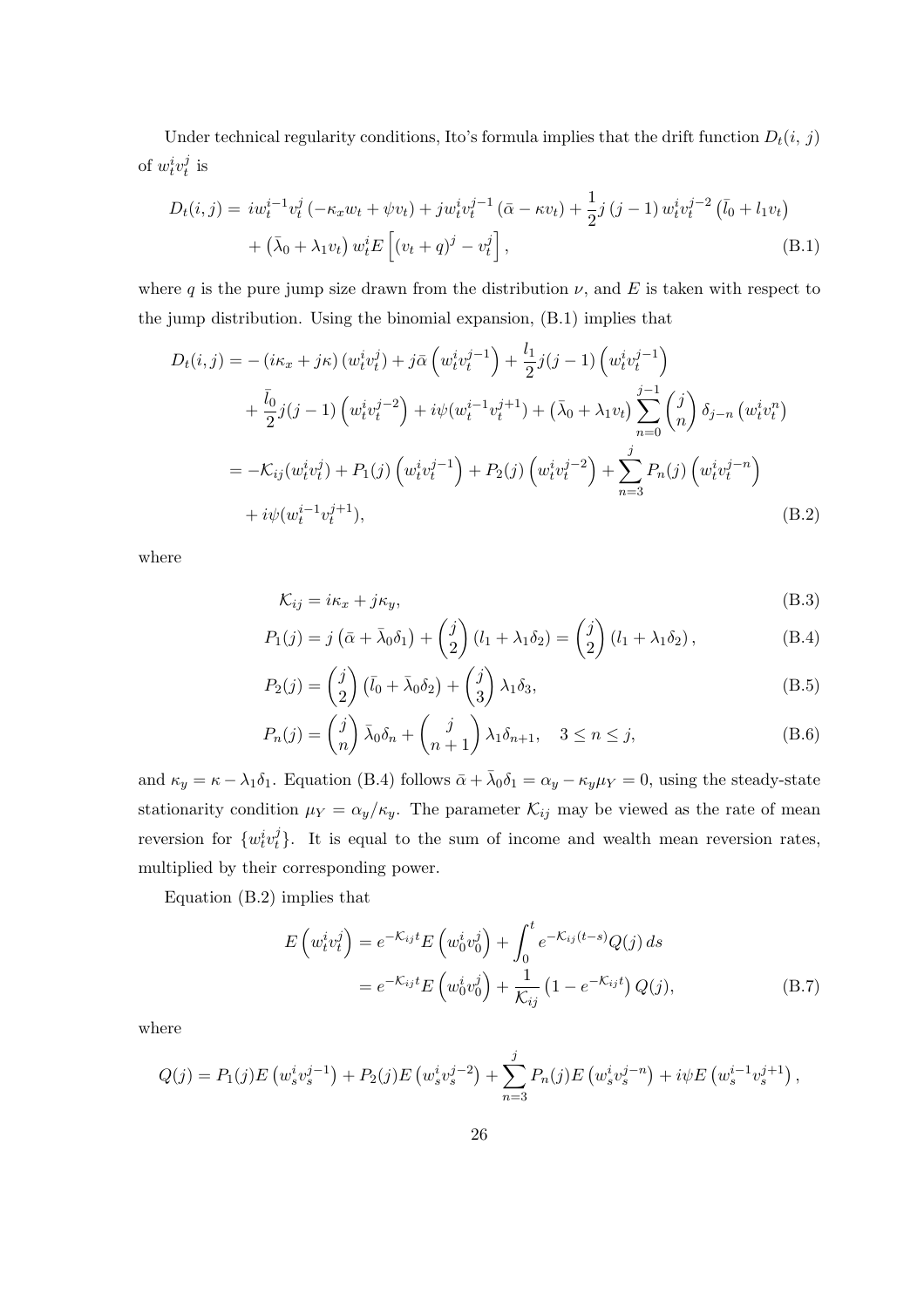and E is taken with respect to the cross-sectional stationary distribution  $\Phi(x, y)$ . Taking the limit  $t \to \infty$  in (B.7) gives (44).

### B.1 Moments Calculations for Section 4.5

The second, third, and fourth centered moments of stationary income are

$$
\sigma_Y^2 = M_{02} = \frac{\sigma_0^2 + \lambda_0 \delta_2}{2\kappa}, \quad M_{03} = \frac{\lambda_0 \delta_3}{3\kappa}, \quad M_{04} = \frac{\lambda_0 \delta_4}{4\kappa} + 3M_{02}^2.
$$

Equation (47) implies that

$$
M_{30} = \frac{2\psi^2}{\kappa_x (2\kappa_x + \kappa)} M_{12} = \frac{2\psi^3}{\kappa_x (2\kappa_x + \kappa)(\kappa_x + 2\kappa)} M_{03},
$$
(B.8)

where the second equality follows from

$$
M_{12} = \frac{\psi}{\kappa_x + 2\kappa} M_{03},
$$
 (B.9)

using (44). The skewness  $S_X$  of stationary wealth is then given by

$$
S_X \equiv \frac{M_{30}}{\sigma_X^3} = \frac{2\sqrt{\kappa_x(\kappa + \kappa_x)^3}}{(2\kappa_x + \kappa)(\kappa_x + 2\kappa)} S_Y,
$$
\n(B.10)

where the skewness  $S_Y$  of stationary income is given by

$$
S_Y \equiv \frac{M_{03}}{\sigma_Y^3} = \frac{2\sqrt{2\kappa}}{3} \frac{\lambda_0 \delta_3}{\left(\sigma_0^2 + \lambda_0 \delta_2\right)^{3/2}}.
$$
 (B.11)

Similarly, (47) implies that

$$
M_{40} = \frac{3\psi^2}{\kappa_x (3\kappa_x + \kappa)} M_{22},\tag{B.12}
$$

where applying  $(44)$ ,  $(45)$ , and  $(46)$  leaves

$$
M_{22} = \frac{1}{2(\kappa_x + \kappa)} \left[ \left( \sigma_0^2 + \lambda_0 \delta_2 \right) \frac{\psi^2}{\kappa_x(\kappa_x + \kappa)} M_{02} + 2\psi M_{13} \right],
$$
 (B.13)

$$
M_{13} = \frac{1}{\kappa_x + 3\kappa} \left[ 3 \left( \sigma_0^2 + \lambda_0 \delta_2 \right) \frac{\psi}{\kappa_x + \kappa} M_{02} + \psi M_{04} \right],
$$
 (B.14)

$$
M_{21} = \frac{2\psi}{2\kappa_x + \kappa} M_{12} = \frac{2\psi^2}{(2\kappa_x + \kappa)(\kappa_x + \kappa)} M_{03}.
$$
 (B.15)

Therefore,

$$
M_{40} = \frac{3\lambda_0 \delta_4 \psi^4}{4\kappa_x \kappa (3\kappa_x + \kappa)(3\kappa + \kappa_x)(\kappa_x + \kappa)} + 3M_{20}^2.
$$
 (B.16)

The excess kurtosis  $K_X$  of wealth is then given by

$$
K_X \equiv \frac{M_{40}}{M_{20}^2} - 3 = \frac{3\kappa_x(\kappa + \kappa_x)}{(\kappa + 3\kappa_x)(3\kappa + \kappa_x)} K_Y,
$$
\n(B.17)

where the excess kurtosis  $K_Y$  of income is

$$
K_Y = \frac{M_{04}}{M_{02}^2} - 3 = \frac{\lambda_0 \delta_4 \kappa}{(\sigma_0^2 + \lambda_0 \delta_2)^2} \ge 0.
$$
 (B.18)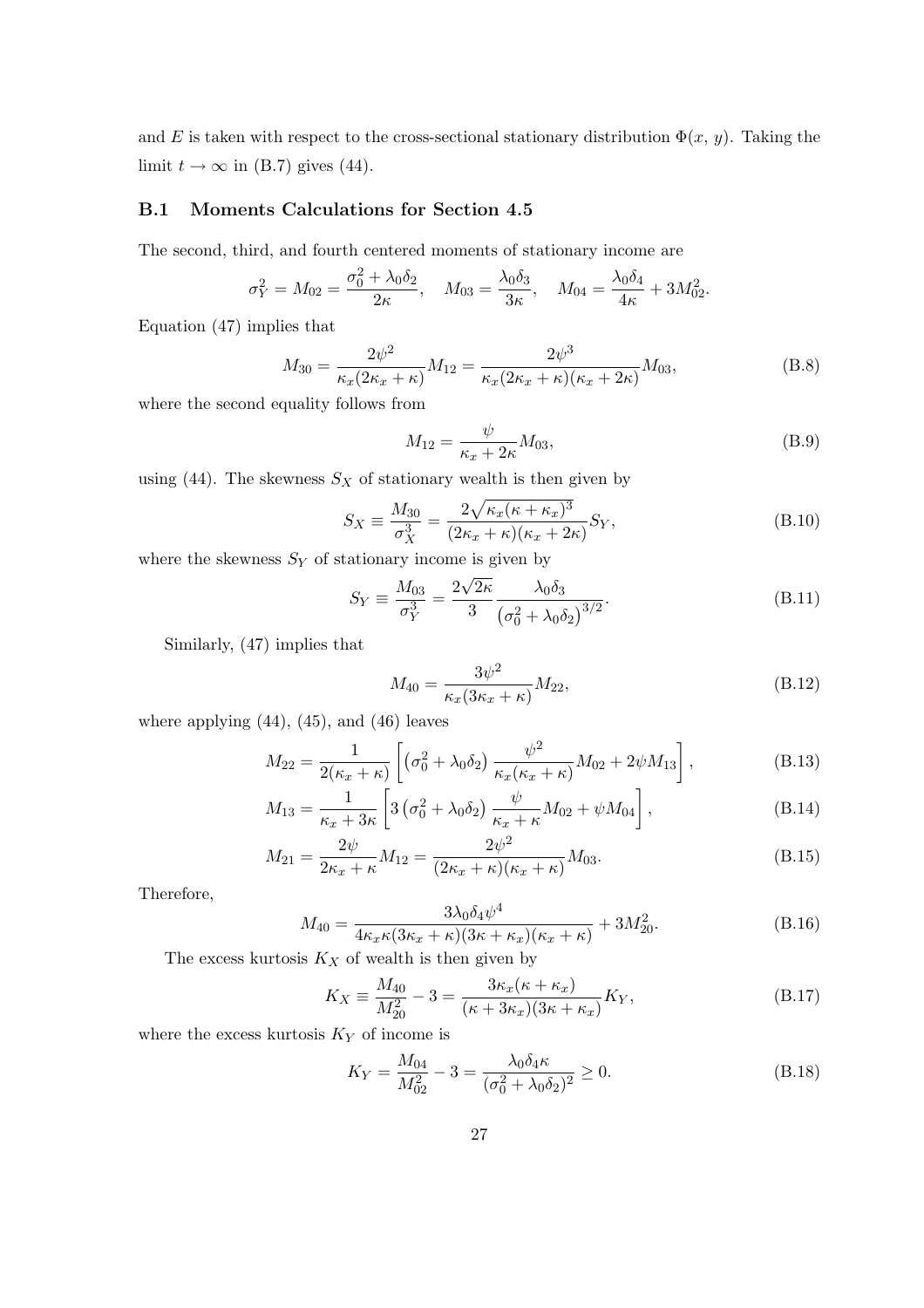### B.2 Moments Calculations for Section 4.6

The stationary distribution for (56) is Gamma with a rate parameter  $\lambda = 2\kappa/\sigma^2$  and a scale parameter  $\nu = 2\kappa\theta/\sigma^2$ , in that

$$
f_{\infty}(y) = \frac{\lambda}{\Gamma(\nu)} (\lambda y)^{\nu - 1} e^{-\lambda y},
$$
\n(B.19)

where  $\Gamma(\cdot)$  is the Gamma function. The second, third and fourth centered moments of stationary income are

$$
M_{02} = \frac{\sigma^2 \theta}{2\kappa}, \quad M_{03} = \frac{\sigma^4 \theta}{2\kappa^2}, \quad M_{04} = \frac{3\sigma^4 \theta}{4\kappa^3} \left(\kappa \theta + \sigma^2\right) = \frac{3\sigma^6 \theta}{4\kappa^3} + 3M_{02}^2.
$$

Equation (47) implies that

$$
M_{30} = \frac{2\psi^2}{\kappa_x (2\kappa_x + \kappa)} M_{12} = \frac{2\psi^3}{\kappa_x (2\kappa_x + \kappa)(\kappa_x + \kappa)} M_{03},
$$
(B.20)

where the second equality follows from (44), in that

$$
M_{12} = \frac{\sigma^2 M_{11} + \psi M_{03}}{\kappa_x + 2\kappa} = \frac{1}{\kappa_x + 2\kappa} \left( \sigma^2 \frac{\psi}{\kappa_x + \kappa} \frac{\sigma^2 \theta}{2\kappa} + \psi \frac{\sigma^4 \theta}{2\kappa^2} \right) = \frac{\psi}{\kappa_x + \kappa} M_{03}.
$$

The skewness  $S_X$  of stationary wealth is then given by

$$
S_X \equiv \frac{M_{30}}{\sigma_X^3} = \frac{2\sqrt{\kappa_x(\kappa + \kappa_x)}}{2\kappa_x + \kappa} S_Y,
$$
\n(B.21)

where the skewness of stationary income is  $S_Y = m_{03}/\sigma_Y^3 =$  $\overline{2\sigma^2}/$ κθ.

Similarly,  $(47)$  implies that the fourth moment  $M_{40}$  of wealth is given by

$$
M_{40} = \frac{3\psi^2}{\kappa_x (3\kappa_x + \kappa)} M_{22},
$$
\n(B.22)

where applying  $(44)$ ,  $(45)$ , and  $(46)$  leaves

$$
M_{22} = \frac{1}{2(\kappa_x + \kappa)} \left( \sigma^2 M_{21} + \sigma^2 \theta M_{20} + 2\psi M_{13} \right), \tag{B.23}
$$

$$
M_{13} = \frac{1}{\kappa_x + 3\kappa} \left( 3\sigma^2 M_{12} + 3\sigma^2 \theta M_{11} + \psi M_{04} \right) = \frac{\psi}{\kappa_x + \kappa} M_{04},\tag{B.24}
$$

$$
M_{21} = \frac{2\psi}{2\kappa_x + \kappa} M_{12} = \frac{2\psi^2}{(2\kappa_x + \kappa)(\kappa_x + \kappa)} M_{03}.
$$
 (B.25)

Together, the fourth moment of wealth is given by

$$
M_{40} = \frac{3\psi^4 \sigma^6 \theta (5\kappa + 6\kappa_x)}{4\kappa_x \kappa^3 (3\kappa_x + \kappa)(2\kappa_x + \kappa)(\kappa_x + \kappa)^2} + 3M_{20}^2.
$$
 (B.26)

The excess kurtosis  $K_X$  of wealth is then given by

$$
K_X \equiv \frac{M_{40}}{M_{20}^2} - 3 = \frac{\kappa_x (5\kappa + 6\kappa_x)}{(3\kappa_x + \kappa)(2\kappa_x + \kappa)} K_Y,
$$
\n(B.27)

where the excess kurtosis of income is  $K_Y = M_{04}/\sigma_Y^4 - 3 = 3\sigma^2/\kappa\theta$ .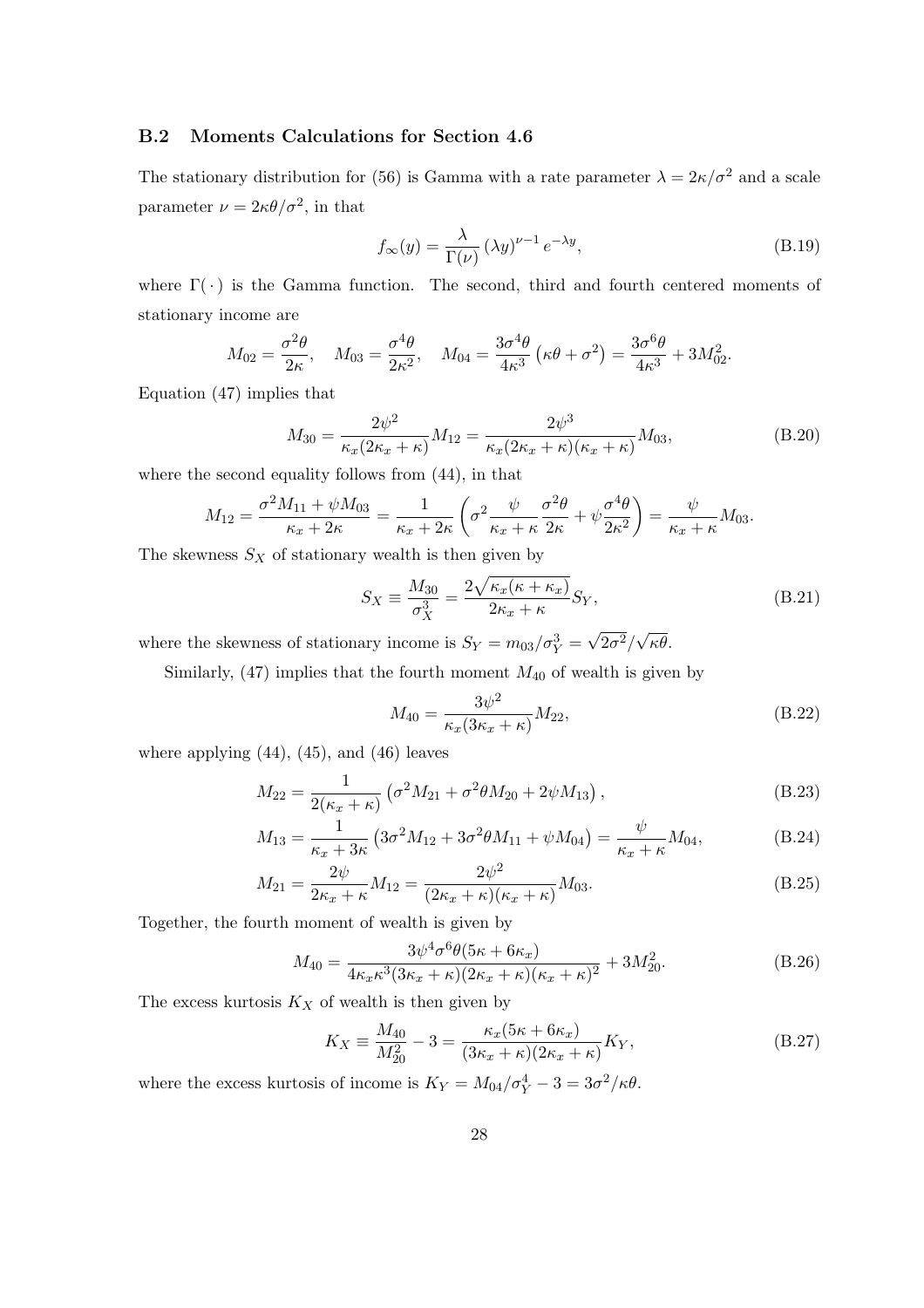### References

- Aiyagari, S. R. (1994). Uninsured idiosyncratic risk and aggregate saving. Quarterly Journal of Economics 109 (3), 659–684.
- Benhabib, J. and A. Bisin (2006). The distribution of wealth and redistributive policies. Manuscript, New York University.
- Bergman, Y. Z. (1985). Time preference and capital asset pricing model. *Journal of Fi*nancial Economics 14, 145–59.
- Bewley, T. (1986). Stationary monetary equilibrium with a continuum of independently fluctuating consumers. In W. Hildenbrand and A. Mas-Colell (Eds.), Contributions to Mathematical Economics: In Honor of Gerard Debreu, pp. 79–102. New York: North-Holland.
- Blanchard, O. J. (1985, April). Debt, deficits, and finite horizons. Journal of Political Economy 93 (2), 223–247.
- Caballero, R. J. (1990). Consumption puzzles and precautionary savings. Journal of Mon $etary Economics 25(1), 113-136.$
- Caballero, R. J. (1991). Earnings uncertainty and aggregate wealth accumulation. American Economic Review 81 (4), 859–871.
- Cagetti, M. and M. De Nardi (2005a). Entrepreneurship, frictions, and wealth. Federal Reserve Bank of Chicago, WP 2005-9, Journal of Political Economy, forthcoming.
- Cagetti, M. and M. De Nardi (2005b). Wealth inequality: data and models. Federal Reserve Bank of Chicago, WP 2005-10, Macroeconomic Dynamics, forthcoming.
- Campbell, J. Y. (1987). Does saving anticipate declining labor income? An alternative test of the permanent income hypothesis. Econometrica 55 (6), 1249–1273.
- Campbell, J. Y. and A. Deaton (1989). Why is consumption so smooth? Review of Economic Studies 56, 357–74.
- Carroll, C. D. (1997). Buffer-stock saving and the life cycle/permanent income hypothesis. Quarterly Journal of Economics 112(1), 1–55.
- Carroll, C. D. and M. S. Kimball (1996, July). On the concavity of the consumption function. Econometrica  $64(4)$ , 981-992.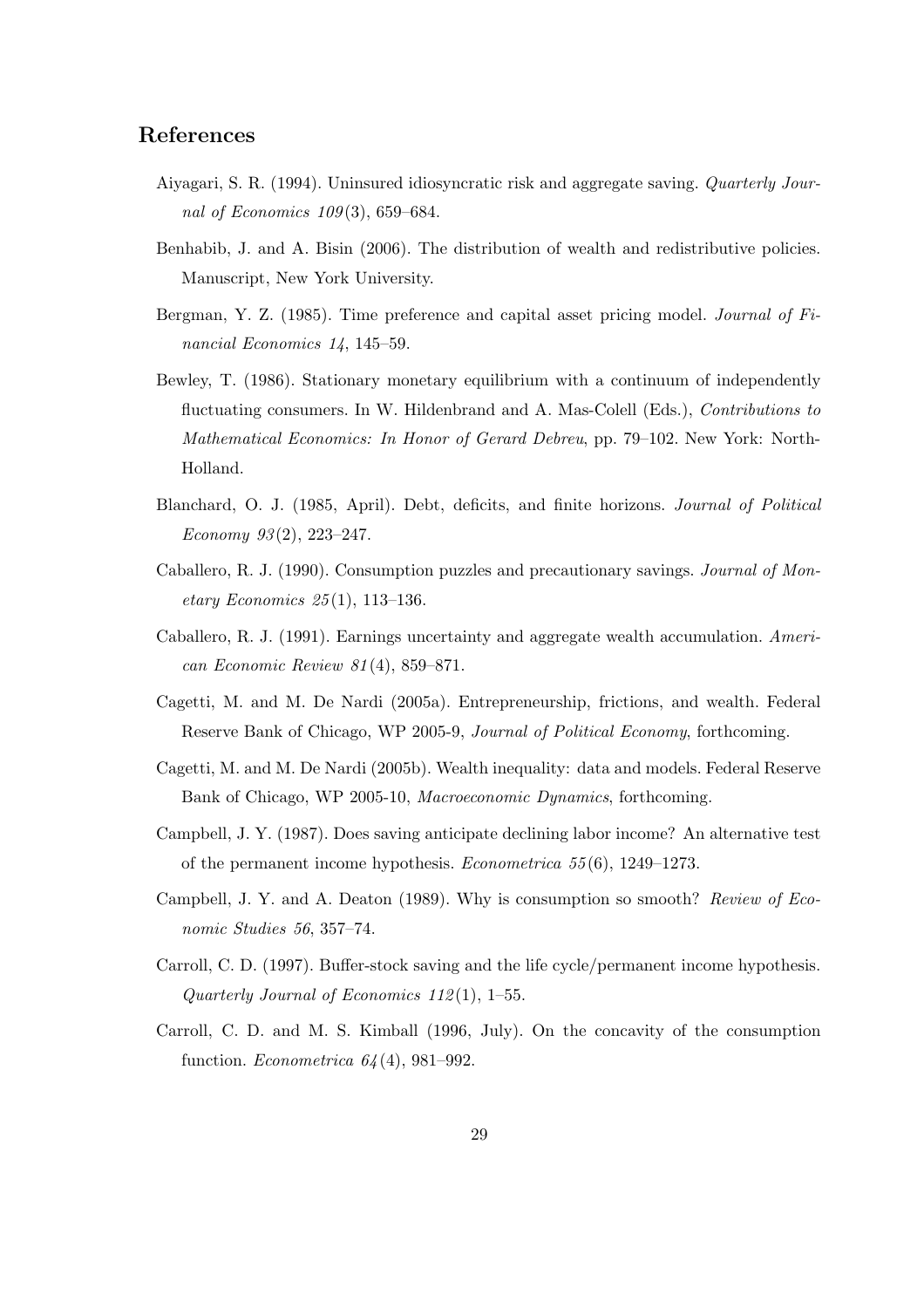- Castañeda, A., J. Díaz-Giménez, and J.-V. Ríos-Rull (2003). Accounting for the U.S. earnings and wealth inequality. Journal of Political Economy 111(4), 818–857.
- Cox, J. C., J. E. Ingersoll, Jr., and S. A. Ross (1985). A theory of the term structure of interest rates. Econometrica 53, 385–407.
- Dai, Q. and K. J. Singleton (2000). Specification analysis of affine term structure models. Journal of Finance 55, 1943–78.
- De Nardi, M. (2004). Wealth inequality and intergenerational links. Review of Economic Studies 71, 743–768.
- Deaton, A. (1991). Saving and liquidity constraints. *Econometrica* 59(5), 1221–1248.
- Duffie, D. (2001). Dynamic Asset Pricing Theory (Third ed.). Princeton: Princeton University Press.
- Duffie, D., J. Pan, and K. J. Singleton (2000). Transform analysis and asset pricing for affine jump-diffusions. Econometrica 68, 1343–1376.
- Dynan, K., J. Skinner, and S. P. Zeldes (2004). Do the rich save more? Journal of Political Economy  $112(2)$ , 397-444.
- Epstein, L. G. (1983). Stationary cardinal utility and optimal growth under uncertainty. Journal of Economic Theory 31, 133–152.
- Feller, W. (1951). Two singular diffusion problems. Annals of Mathematics 54, 173–182.
- Flavin, M. (1981). The adjustment of consumption to changing expectations about future income. Journal of Political Economy 89, 974–1009.
- Friedman, M. (1957). A Theory of the Consumption Function. Princeton: Princeton University Press.
- Hall, R. E. (1978). Stochastic implications of the life cycle-permanent income hypothesis: Theory and evidence. Journal of Political Economy 86 (6), 971–987.
- Huggett, M. (1993). The risk-free rate in heterogeneous-agent incomplete-insurance economies. Journal of Economic Dynamics and Control 17 (5-6), 953–969.
- Huggett, M. (1996). Wealth distribution in life-cycle economies. Journal of Monetary Economics 38, 469–494.
- Jacobson, L. S., R. J. LaLonde, and D. G. Sullivan (1993). Earnings losses of displaced workers. American Economic Review 83, 685–709.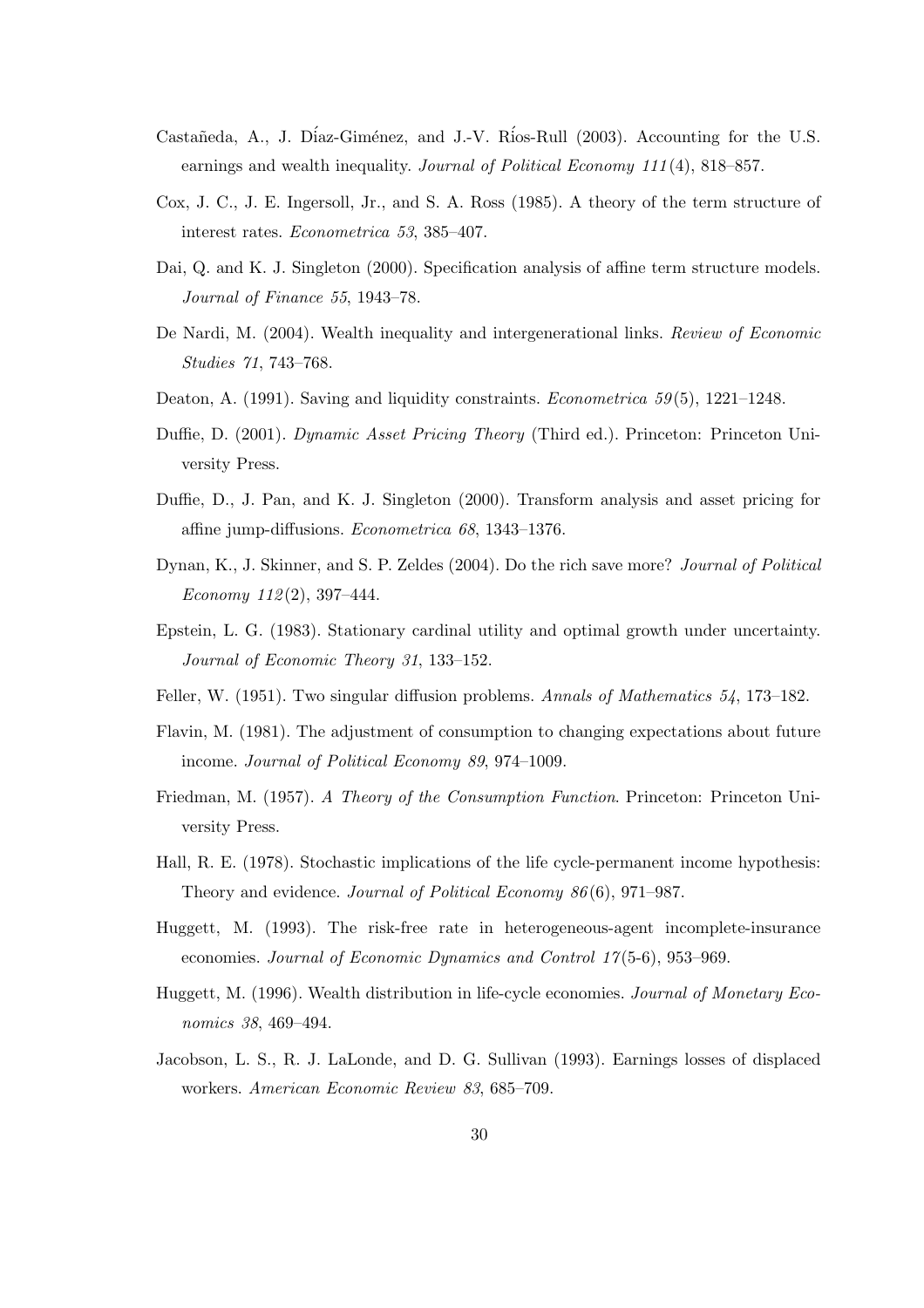- Karatzas, I. and S. Shreve (1991). Brownian Motion and Stochastic Calculus (Second ed.). New York: Springer-Verlag.
- Kimball, M. S. (1990). Precautionary saving in the small and in the large. *Economet* $rica 58(1), 53-73.$
- Kimball, M. S. and N. G. Mankiw (1989). Precautionary saving and the timing of taxes. Journal of Political Economy 97, 863–79.
- Koopmans, T. C. (1960). Stationary ordinal utility and impatience. Econometrica 28, 287– 309.
- Koopmans, T. C., P. Diamond, and R. Williamson (1964). Stationary utility and time perspective. Econometrica 32, 82–100.
- Krusell, P. and A. A. Smith (1998, October). Income and wealth heterogeneity in the macroeconomy. Journal of Political Economy 106(5), 867–896.
- Ljungqvist, L. and T. J. Sargent (2004). Recursive Macroeconomic Theory (Second ed.). Cambridge, MA: MIT Press.
- Lucas, R. E. and N. L. Stokey (1984). Optimal growth with many consumers. Journal of Economic Theory 32, 139–171.
- MaCurdy, T. E. (1982). The use of time series processes to model the error structure of earnings in a longitudinal data analysis. Journal of Econometrics 18, 83–114.
- Merton, R. C. (1971). Optimal consumption and portfolio rules in a continuous-time model. Journal of Economic Theory 3, 373–413.
- Obstfeld, M. (1990). Intertemporal dependence, impatience, and dynamics. Journal of Monetary Economics 26, 45–75.
- Obstfeld, M. and K. Rogoff (1996). Foundations of International Macroeconomics. Cambridge, MA: MIT Press.
- Quadrini, V. (2000). Entrepreneurship, saving and social mobility. Review of Economic Dynamics 3, 1–40.
- Quadrini, V. and J.-V. R´ios-Rull (1997). Understanding the U.S. distribution of wealth. Federal Reserve Bank of Minneapolis Quarterly Review 21 (2), 22–36.
- Uzawa, H. (1968). Time preference, the consumption function, and optimal asset holdings. In J. N. Wolfe (Ed.), Value, Capital, and Growth: Papers in honour of Sir John Hicks,